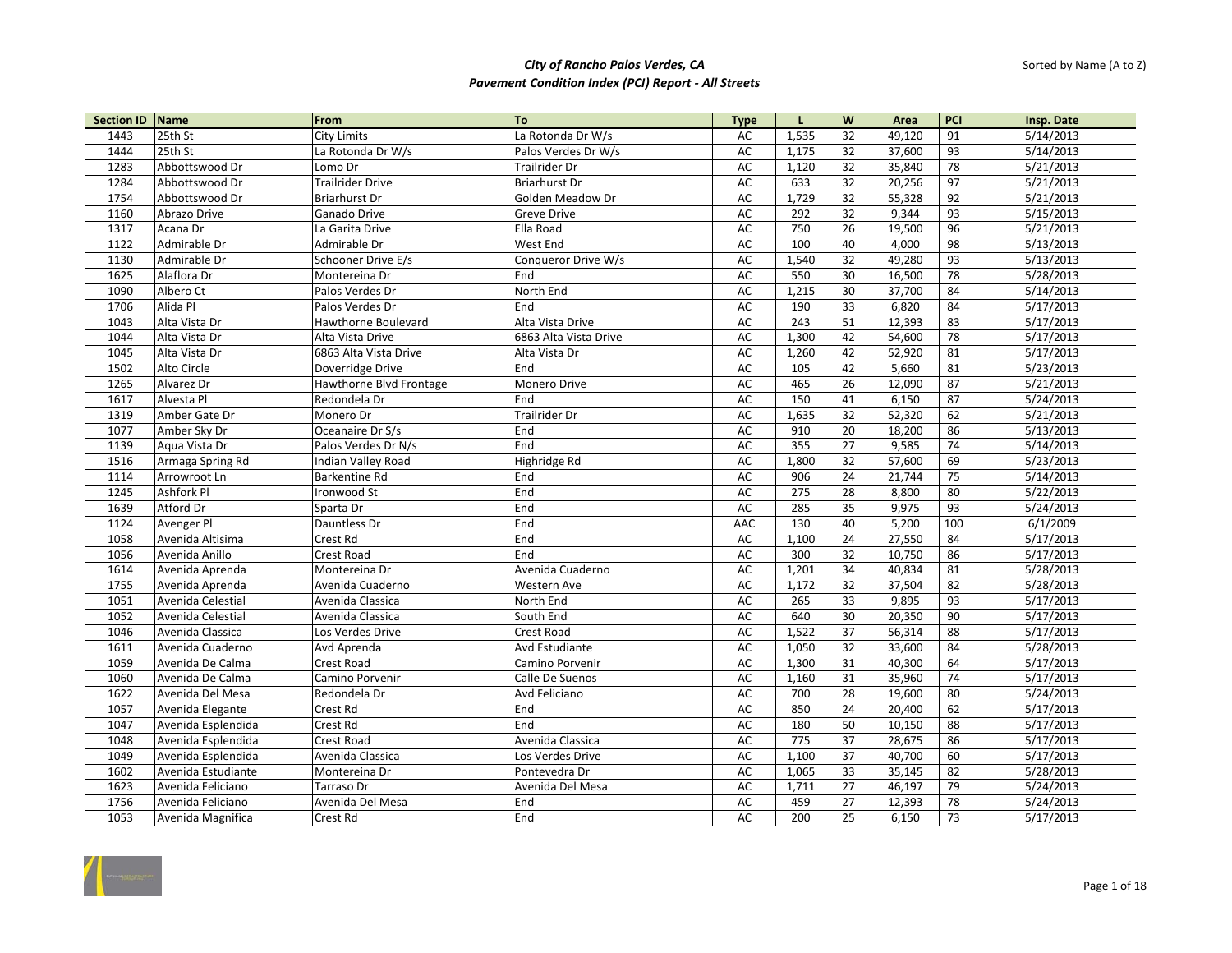| 1054 | Avenida Refinda      | Crest Rd            | End                 | AC        | 200   | 47              | 10,550 | 76              | 5/17/2013 |
|------|----------------------|---------------------|---------------------|-----------|-------|-----------------|--------|-----------------|-----------|
| 1050 | Avenida Selecta      | Avenida Esplendida  | End                 | AC        | 503   | 23              | 12,669 | 86              | 5/17/2013 |
| 1055 | Avenida Tranquila    | Crest Road          | End                 | AC        | 1,665 | 30              | 51,100 | 40              | 5/17/2013 |
| 1178 | Azores Pl            | Tarapaca Rd         | End                 | AC        | 225   | 28              | 7,450  | 85              | 5/29/2013 |
| 1618 | <b>Bandra Pl</b>     | Redondela Dr        | End                 | AC        | 160   | 42              | 6,720  | 80              | 5/24/2013 |
| 1109 | Barkentine Rd        | Seacove Dr          | Palos Verdes Dr     | AAC       | 765   | 26              | 19,890 | 86              | 5/14/2013 |
| 1111 | Barkentine Rd        | Palos Verdes Dr     | Tarragon Rd N/s     | AC        | 200   | 32              | 6,400  | 91              | 5/14/2013 |
| 1112 | Barkentine Rd        | Tarragon Rd N/s     | End                 | <b>AC</b> | 635   | 26              | 16,510 | 80              | 5/14/2013 |
| 1242 | <b>Barkstone Dr</b>  | Wildbriar Dr W/s    | End                 | <b>AC</b> | 740   | 29              | 22,560 | 91              | 5/22/2013 |
| 1243 | <b>Barkstone Dr</b>  | Wildbriar Dr W/s    | Ironwood St         | AC        | 630   | 26              | 16,380 | 71              | 5/22/2013 |
| 1224 | Basswood Av          | Monte Magala Dr     | Shoreview Dr        | <b>AC</b> | 1,662 | 32              | 53,184 | 80              | 5/16/2013 |
| 1233 | Basswood Av          | Monte Magala Dr N/s | North End           | AC        | 1,865 | 32              | 60,830 | 51              | 5/22/2013 |
| 1748 | Basswood Av          | Shoreview Dr        | Shorewood Dr        | AC        | 1,298 | 32              | 41,536 | 90              | 5/16/2013 |
| 1749 | Basswood Av          | Shorewood Rd        | Silver Spur Rd      | AC        | 973   | 32              | 31,136 | 82              | 5/16/2013 |
| 1341 | <b>Baycrest Dr</b>   | Loclenna Lane       | End                 | AC        | 135   | $\overline{35}$ | 5,825  | 69              | 5/20/2013 |
| 1558 | Bayend Dr            | Macarthur St S/s    | Crestwood St N/s    | AC        | 815   | 32              | 26,080 | 88              | 5/23/2013 |
| 1559 | <b>Bayend Dr</b>     | Crestwood St N/s    | General St          | <b>AC</b> | 485   | 32              | 15,520 | 87              | 5/23/2013 |
| 1562 | <b>Bayend Dr</b>     | Macarthur St N/s    | Trudie Dr S/s       | AC        | 325   | 26              | 8,450  | 89              | 5/23/2013 |
| 1567 | <b>Bayend Dr</b>     | Jaybrook Dr         | End                 | AC        | 140   | 35              | 4,900  | 88              | 5/24/2013 |
| 1235 | Bayridge Rd          | Basswood Av         | End                 | AC        | 1,635 | 28              | 46,930 | 45              | 5/22/2013 |
| 1403 | Beachside Dr         | Oceanridge Drive    | End                 | AC        | 465   | 39              | 19,385 | 92              | 5/15/2013 |
| 1095 | <b>Beachview Dr</b>  | Coast Site Dr       | Nantasket Drive     | AC        | 1,411 | 36              | 50,796 | 90              | 5/20/2013 |
| 1186 | Beauvais Rd          | Via Colinita        | End                 | AC        | 500   | 20              | 10,000 | 86              | 5/22/2013 |
| 1598 | Beecham Dr           | Montereina Dr       | End                 | AC        | 540   | 32              | 17,280 | 81              | 5/28/2013 |
| 1321 | Beechfield Dr        | Indian Rock Dr      | Golden Meadow Dr    | AC        | 921   | 26              | 23,946 | 89              | 5/21/2013 |
| 1381 | Beechgate Dr         | <b>City Limits</b>  | Longhill Drive      | AC        | 1,210 | 32              | 38,720 | 74              | 5/23/2013 |
| 1158 | Bendigo Dr           | Ganado Dr           | End                 | AAC       | 706   | 30              | 21,180 | 82              | 5/15/2013 |
| 1578 | Bernice Dr           | <b>General St</b>   | <b>General St</b>   | AC        | 1,020 | 34              | 34,680 | 81              | 5/23/2013 |
| 1015 | Berry Hill Dr        | Via Victoria        | Palos Verdes Dr     | AC        | 1,615 | $\overline{32}$ | 51,680 | 76              | 5/17/2013 |
| 1237 | <b>Birchfield Av</b> | Ironwood St         | Bayridge Rd         | <b>AC</b> | 1,760 | $\overline{32}$ | 56,320 | 59              | 5/22/2013 |
| 1309 | Birchman Dr          | Hazelridge Dr       | Braidwood Dr        | AC        | 280   | 32              | 8,960  | 90              | 5/21/2013 |
| 1310 | Birchman Dr          | Braidwood Dr        | End                 | <b>AC</b> | 300   | 29              | 8,700  | 94              | 5/21/2013 |
| 1253 | <b>Birchmont Dr</b>  | Grayslake Rd        | Menominee Pl        | <b>AC</b> | 250   | $\overline{26}$ | 6,500  | 58              | 5/22/2013 |
| 1350 | <b>Blackhorse Dr</b> | Silver Arrow Rd E/s | End                 | AC        | 1,286 | 32              | 42,402 | $\overline{78}$ | 5/22/2013 |
| 1362 | <b>Blackhorse Dr</b> | Hawthorne BI E/s    | Silver Arrow Rd E/s | AC        | 710   | 32              | 22,720 | 87              | 5/22/2013 |
| 1581 | Bloomwood Rd         | Mt Shasta Dr        | Capitol Rd          | AC        | 1,385 | 32              | 44,320 | 81              | 5/28/2013 |
| 1294 | <b>Blythewood Dr</b> | Hartcrest Dr        | Trailrider Dr       | AC        | 2,140 | 37              | 79,180 | 90              | 5/21/2013 |
| 1311 | Braidwood Dr         | Birchman Dr         | Lobrook Dr N        | AC        | 760   | 30              | 22,800 | 49              | 5/21/2013 |
| 1313 | Braidwood Dr         | Lobrook Dr S        | Birchnan Dr         | AC        | 400   | 30              | 12,000 | 64              | 5/21/2013 |
| 1291 | <b>Briarhurst Dr</b> | Clovercliff Dr      | Abbotswood Dr       | AC        | 1,190 | 26              | 30,940 | 94              | 5/21/2013 |
| 1532 | <b>Bronco Dr</b>     | Palos Verdes Dr     | Martingale Dr       | AC        | 1,665 | 26              | 43,290 | 92              | 5/23/2013 |
| 1325 | Brookford Dr         | Golden Meadow Dr    | Amber Gate Dr       | AC        | 943   | 31              | 29,233 | 95              | 5/21/2013 |
| 1368 | Browndeer Ln         | <b>Warrior Dr</b>   | Flaming Arrow Dr    | AC        | 300   | 33              | 9,900  | 86              | 5/23/2013 |
| 1369 | Browndeer Ln         | 2430'e/Warrior      | Elkridge Dr N/s     | <b>AC</b> | 1,510 | 32              | 48,320 | 83              | 5/23/2013 |
| 1671 | Browndeer Ln         | Flaming Arrow Dr    | Elmbridge Dr        | AC        | 1,017 | 33              | 33,561 | 83              | 5/23/2013 |
| 1757 | Browndeer Ln         | Elmbridge Dr        | Lone Valley Dr      | AC        | 1,399 | 33              | 46,167 | 82              | 5/23/2013 |

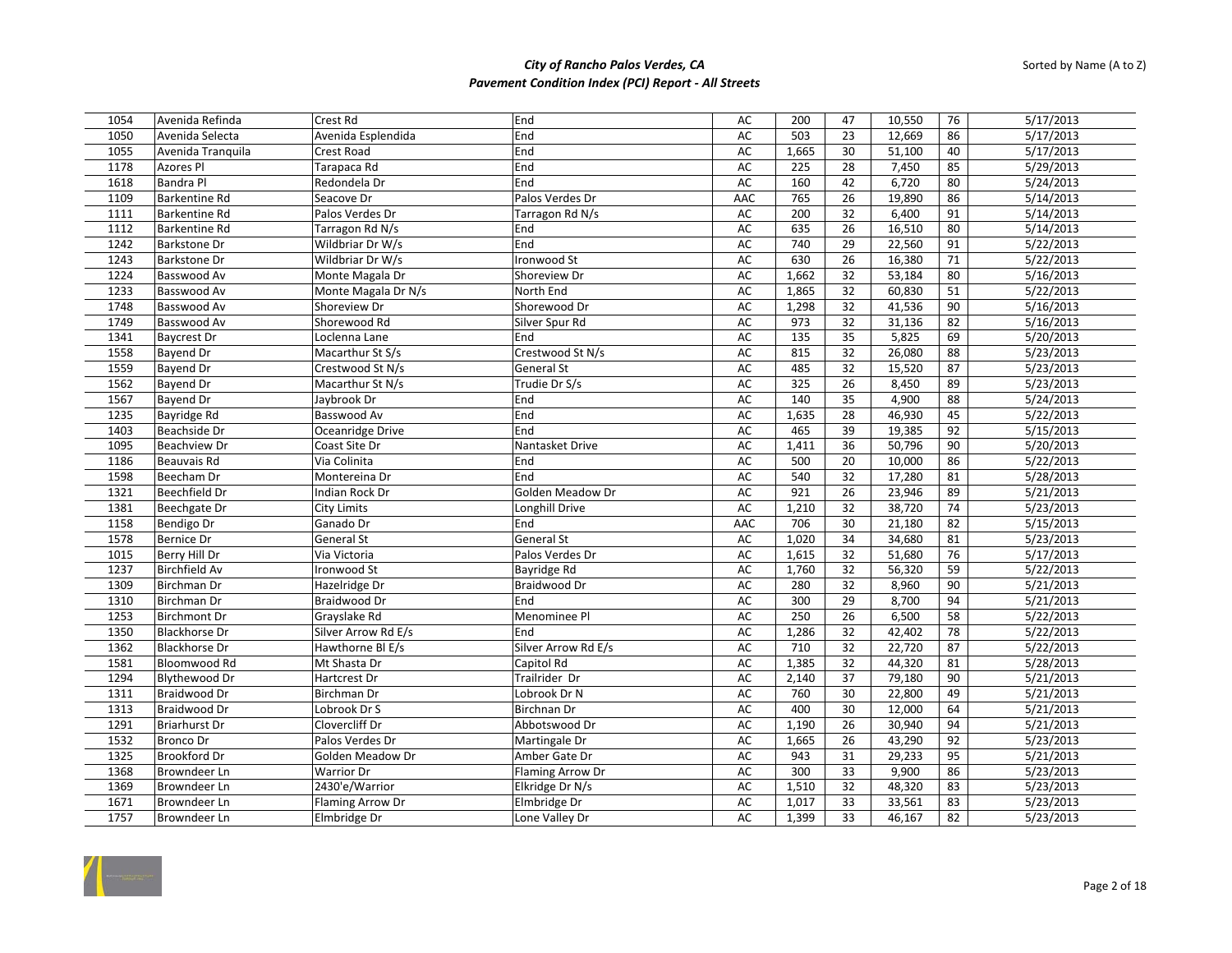| 1033 | Cachan Dr          | Cartier Dr            | End                   | AC            | 445   | 27 | 13,115 | 55              | 5/15/2013 |
|------|--------------------|-----------------------|-----------------------|---------------|-------|----|--------|-----------------|-----------|
| 1589 | Caddington Dr      | Thistlewood Wy        | Mt Sawtooth Dr        | AC            | 1,384 | 37 | 51,208 | 83              | 5/29/2013 |
| 1629 | Caddington Dr      | Enrose Av W/s         | End                   | AC            | 281   | 37 | 10,397 | 92              | 5/24/2013 |
| 1630 | Caddington Dr      | Gunter Rd             | Enrose Ave            | AC            | 1,598 | 32 | 51,136 | 90              | 5/24/2013 |
| 1758 | Caddington Dr      | Western Ave           | Gunter Rd             | AC            | 751   | 37 | 27,787 | 88              | 5/24/2013 |
| 1176 | Calle Aventura     | Palos Verdes Dr       | Tarapaca Rd           | AC            | 1,705 | 26 | 44,330 | 85              | 5/29/2013 |
| 1061 | Calle De Resolana  | Avd De Calama         | End                   | AC            | 225   | 41 | 10,375 | 88              | 5/17/2013 |
| 1065 | Calle De Suenos    | Private Rd            | <b>Crest Rd</b>       | AC            | 1,276 | 37 | 47,212 | 85              | 5/17/2013 |
| 1062 | Calle Del Pajarito | Avenida De Calma      | End                   | $\mathsf{AC}$ | 300   | 40 | 13,150 | 91              | 5/17/2013 |
| 1064 | Calle Quieta       | Avenida De Calma      | End                   | AC            | 160   | 40 | 7,550  | 90              | 5/17/2013 |
| 1626 | Calzada Dr         | Montereina Dr         | End                   | AC            | 365   | 32 | 11,680 | 82              | 5/28/2013 |
| 1648 | Camino Pequeno     | Calle De Suenos       | End                   | AC            | 145   | 54 | 8,980  | 90              | 5/17/2013 |
| 1063 | Camino Porvenir    | Avenida De Calma      | 30444 Camino Porvenir | AC            | 1,249 | 27 | 33,723 | 84              | 5/17/2013 |
| 1759 | Camino Porvenir    | 30444 Camino Porvenir | Calle Del Suenos      | AC            | 1,142 | 27 | 30,834 | 75              | 5/17/2013 |
| 1246 | Capeswood Dr       | Ironwood St           | Grayslake Rd          | AC            | 802   | 26 | 20,852 | 77              | 5/22/2013 |
| 1029 | Cartier Dr         | Marne Dr E/s          | End                   | AC            | 845   | 26 | 23,120 | 83              | 5/15/2013 |
| 1030 | Cartier Dr         | Marne Dr E/s          | Dupre Dr              | AC            | 365   | 32 | 11,680 | 80              | 5/15/2013 |
| 1645 | Cartier Dr         | Dupre Dr              | Rhone Dr              | AC            | 1,200 | 32 | 38,400 | 77              | 5/15/2013 |
| 1690 | Cartier Dr         | Rhone E/s             | Chartres Dr           | AC            | 350   | 32 | 11,200 | 70              | 5/15/2013 |
| 1700 | Cartier Dr         | Chartes Dr            | Cachan Pl             | AC            | 1,385 | 32 | 44,320 | 76              | 5/15/2013 |
| 1172 | Casilina Dr        | Deluna Dr             | Palos Verdes Dr       | AC            | 1,300 | 32 | 41,600 | 86              | 5/15/2013 |
| 1535 | Cayuse Ln          | Bronco Dr             | End                   | AC            | 950   | 26 | 24,700 | 88              | 5/23/2013 |
| 1295 | Cedarbluff Dr      | Rothrock Dr           | 28610 Cedarbluff Dr   | AC            | 1,021 | 26 | 26,546 | 88              | 5/21/2013 |
| 1760 | Cedarbluff Dr      | 28610 Cedarbluff Dr   | <b>Trailriders Dr</b> | AC            | 1,203 | 26 | 31,278 | 83              | 5/21/2013 |
| 1268 | Centuria Dr        | Monero Dr             | Rio Linda Dr          | AC            | 245   | 32 | 7,840  | 95              | 5/21/2013 |
| 1316 | Certa Dr           | Ella Rd               | Lomo Dr               | AC            | 420   | 25 | 10,500 | $\overline{96}$ | 5/21/2013 |
| 1200 | Chandeleur Dr      | Miraleste Dr          | Daladier Dr           | AC            | 245   | 30 | 7,350  | 96              | 5/28/2013 |
| 1201 | Chandeleur Dr      | Daladier Dr           | Rue Le Charlene       | AC            | 1,520 | 28 | 42,560 | 90              | 5/28/2013 |
| 1104 | Channelview Ct     | Seawolf Dr            | End                   | AC            | 740   | 27 | 21,130 | 88              | 5/20/2013 |
| 1032 | Chartres Dr        | Sattes Dr             | Cartier Dr            | AC            | 1,665 | 32 | 53,280 | 65              | 5/15/2013 |
| 1035 | Cheret Pl          | Chartres Dr           | End                   | AC            | 460   | 27 | 13,570 | 48              | 5/15/2013 |
| 1299 | Cherty Dr          | Trailrider Dr         | End                   | <b>AC</b>     | 105   | 46 | 5,930  | 93              | 5/21/2013 |
| 1301 | Cherty Dr          | Golden Meadow Dr      | End                   | AC            | 400   | 26 | 11,500 | 94              | 5/21/2013 |
| 1644 | Circle Verde Dr    | Peninsula Verde Dr    | North End             | AC            | 304   | 32 | 9,728  | 99              | 1/6/2006  |
| 1510 | Circlet Dr         | Shire Oaks Dr         | End                   | AC            | 210   | 35 | 8,600  | 93              | 5/23/2013 |
| 1537 | Clevis Rd          | Palos Verdes          | End                   | AC            | 585   | 30 | 17,550 | 58              | 1/6/2006  |
| 1156 | Cliffsite Dr       | Coolheights Dr        | End                   | AC            | 678   | 28 | 18,984 | 69              | 5/14/2013 |
| 1262 | Clint Pl           | Grayslake Rd          | End                   | $\mathsf{AC}$ | 420   | 33 | 14,960 | 81              | 5/22/2013 |
| 1108 | Clipper Rd         | Seacove Dr            | Palos Verdes Dr       | AC            | 535   | 36 | 19,260 | 90              | 5/14/2013 |
| 1290 | Clovercliff Dr     | Golden Meadow Dr      | Geronimo Dr           | AC            | 1,232 | 32 | 39,424 | 85              | 5/21/2013 |
| 1094 | Coast Site Dr      | Seacove Dr            | Seagate Dr            | AAC           | 1,040 | 36 | 37,440 | 95              | 5/20/2013 |
| 1118 | Conqueror Dr       | Dauntless Dr          | Palos Verdes Dr       | AAC           | 925   | 32 | 29,600 | 95              | 5/13/2013 |
| 1155 | Coolheights Dr     | Floweridge Dr         | Cliffsite Dr          | AC            | 994   | 33 | 32,802 | 83              | 5/14/2013 |
| 1761 | Coolheights Dr     | Cliffsite Dr          | End                   | AC            | 1,693 | 33 | 55,869 | 72              | 5/14/2013 |
| 1170 | Corinna Dr         | Dianora Dr W/s        | Casilina Dr           | AC            | 1,840 | 26 | 47,840 | 79              | 5/15/2013 |
| 1193 | Corsini Pl         | Palos Verdes Dr       | End                   | AC            | 285   | 26 | 7,410  | 90              | 5/22/2013 |
|      |                    |                       |                       |               |       |    |        |                 |           |

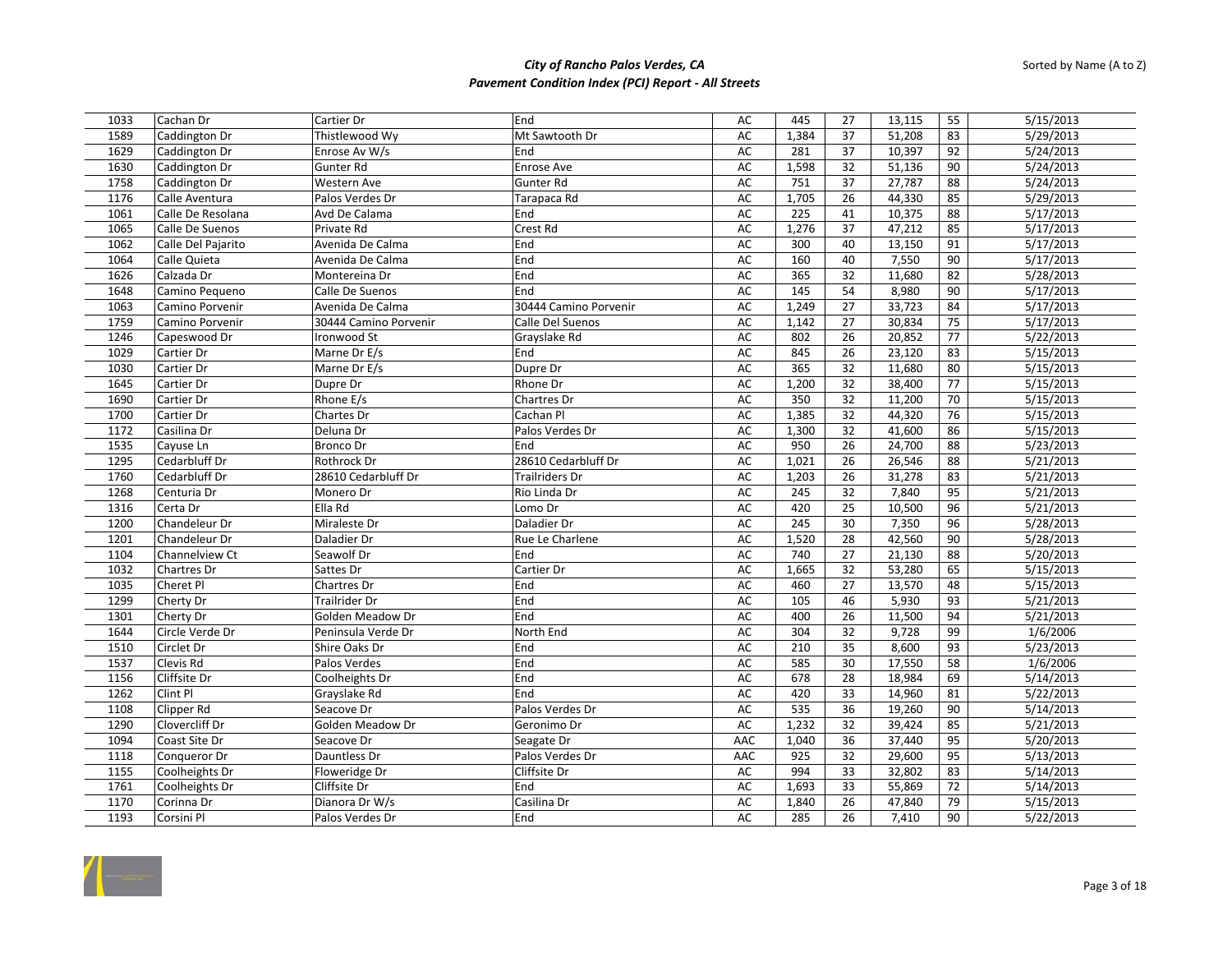| 1511 | Covecrest Dr   | Shire Oaks Dr             | Firthridge Rd             | AC        | 1,510          | 32              | 48,320           | 88       | 5/23/2013 |
|------|----------------|---------------------------|---------------------------|-----------|----------------|-----------------|------------------|----------|-----------|
| 1522 | Covecrest Dr   | Scotmist Dr S/s           | Shire Oaks Dr S/s         | AC        | 1,060          | 32              | 33,920           | 90       | 5/23/2013 |
| 1679 | Covecrest Dr   | Scotmist Dr S/s           | Seamount Dr               | AC        | 565            | 32              | 18,080           | 92       | 5/23/2013 |
| 1521 | Coveridge Dr   | Covecrest Dr              | End                       | AC        | 990            | 28              | 28,970           | 83       | 5/23/2013 |
| 1080 | Coveview Dr    | Oceanaire Dr              | End                       | AC        | 1,140          | 24              | 27,360           | 92       | 5/13/2013 |
| 1088 | Crenshaw Bl    | Seacrest                  | Valley View Rd N/s        | AC        | 1,330          | 42              | 55,860           | 78       | 5/13/2013 |
| 1089 | Crenshaw Bl    | Valley View Rd N/s        | Crest Rd S/s              | AC        | 605            | 60              | 36,300           | 75       | 5/13/2013 |
| 1650 | Crenshaw Bl    | <b>Burrel Ln</b>          | Seacrest                  | AC        | 306            | 29              | 8,874            | 80       | 5/13/2013 |
| 1830 | Crenshaw Bl    | <b>City Limits</b>        | Crenshaw Split            | AC        | 2,113          | 62              | 131,006          | 82       | 5/29/2013 |
| 1413 | Crenshaw Bl Nb | Crest Rd S/s              | Crestridge Rd N/s         | AC        | 1,890          | 32              | 60,480           | 80       | 5/13/2013 |
| 1414 | Crenshaw Bl Nb | Crestridge Rd N/s         | Indian Peak Rd            | AC        | 450            | 34              | 15,300           | 88       | 5/13/2013 |
| 1418 | Crenshaw BI Sb | Indian Peak Rd S/s        | Crestridge Rd N/s         | <b>AC</b> | 450            | $\overline{32}$ | 14,400           | 86       | 5/13/2013 |
| 1419 | Crenshaw BI Sb | Crestridge Rd N/s         | Crest Rd S/s              | AC        | 1,890          | 34              | 64,260           | 85       | 5/13/2013 |
| 1066 | Crest Rd       | Avenida Elegante          | Calle De Suenos           | AC        | 1,578          | 37              | 58,386           | 87       | 5/17/2013 |
| 1649 | Crest Rd       | 470' W/O Avd Tranquila    | Avd Elegante              | AC        | 475            | 33              | 15,675           | 71       | 5/17/2013 |
| 1687 | Crest Rd       | Palos Verdes Dr           | 1115' N/O Palos Verdes Dr | AC        | 1,115          | 61              | 68,015           | 69       | 5/15/2013 |
| 1688 | Crest Rd       | Ganado Dr                 | 2000' N/O Ganado Dr       | AC        | 2,000          | 22              | 44,000           | 73       | 5/15/2013 |
| 1692 | Crest Rd       | Avenida Classica          | Avenida Esplendida        | AC        | 619            | 37              | 22,903           | 66       | 5/17/2013 |
| 1701 | Crest Rd       | <b>City Limits</b>        | Crenshaw Bl E/s           | AC        | 1,386          | 48              | 66,528           | 83       | 5/13/2013 |
| 1711 | Crest Rd       | 30' W/O Hawthorne Bl      | Avenida Classica          | AC        | 670            | 56              | 37,520           | 73       | 5/17/2013 |
| 1712 | Crest Rd       | Avenida Esplendida        | Avenida Tranquila         | AC        | 1,500          | 36              | 54,000           | 62       | 5/17/2013 |
| 1722 | Crest Rd       | 1115' N/O Palos Verdes Dr | Deluna Dr                 | AC        | 1,115          | 61              | 68,015           | 67       | 5/15/2013 |
| 1723 | Crest Rd       | Deluna Dr                 | Lucania Dr                | AC        | 638            | 61              | 38,918           | 66       | 5/15/2013 |
| 1724 | Crest Rd       | Lucania Dr                | Ganado Dr                 | AC        | 1,043          | 61              | 63,623           | 70       | 5/15/2013 |
| 1725 | Crest Rd       | 2000' N/O Ganado Dr       | 4000' N/O Ganado Dr       | <b>AC</b> | 2,000          | 22              | 44,000           | 81       | 5/15/2013 |
| 1726 | Crest Rd       | 4000' N/O Ganado Dr       | <b>City Limits</b>        | AC        | 1,303          | 22              | 28,666           | 69       | 5/15/2013 |
| 1422 | Crest Rd EB    | 100' E/O Hawthorne Bl     | La Croix Dr               | AC        | 1,626          | 28              | 45,528           | 90       | 5/15/2013 |
| 1709 | Crest Rd EB    | 30' w/o Hawthorne Bl      | 100' e/o Hawthorne Bl     | PCC       | 130            | 60              | 7,800            | 75       | 5/15/2013 |
| 1730 | Crest Rd EB    | La Croix Dr               | Canal Av                  | AC        | 1,723          | 28              | 48,244           | 91       | 5/15/2013 |
| 1710 | Crest Rd WB    | 290' E/O Hawthorne Bl     | 30' W/O Hawthorne Bl      | AC        | 320            | 40              | 12,800           | 91       | 1/6/2006  |
| 1420 | Crest Rd Eb    | Highridge Rd              | Whitley Collins Dr        | AC        | 1,389          | 28              | 38,892           | 86       | 5/15/2013 |
| 1421 | Crest Rd Eb    | Country Meadow Rd W       | Highridge Rd              | AC        | 1,735          | 28              | 48,580           | 91       | 5/15/2013 |
| 1422 | Crest Rd Eb    | 100' E/Hawthorne          | Country Meadow Rd W       | AC        | 3,180          | 28              | 89,040           | 91       | 1/15/2009 |
| 1731 | Crest Rd Eb    | Whitley Collins Dr        | Crenshaw Blvd             | AC        | 1,519          | 28              | 42,532           | 92       | 5/15/2013 |
|      |                |                           |                           | <b>AC</b> |                |                 |                  |          |           |
| 1415 | Crest Rd Wb    | Crenshaw Bl W/s           | Whitley Collins Dr        | AC        | 1,522<br>1,735 | 29<br>31        | 44,138<br>53,785 | 93<br>92 | 5/15/2013 |
| 1416 | Crest Rd Wb    | Highridge Rd              | Country Meadow Rd W       |           |                |                 |                  |          | 5/15/2013 |
| 1417 | Crest Rd Wb    | 100' E/O Hawthorne Blvd   | Sol Vista Ln              | AC        | 1,631          | 28              | 45,668           | 90       | 5/15/2013 |
| 1732 | Crest Rd Wb    | Whitley Collins Dr        | Highridge Rd              | <b>AC</b> | 1,928          | 29              | 55,912           | 94       | 5/15/2013 |
| 1743 | Crest Rd Wb    | La Croix Dr               | Canal Av                  | AC        | 1,703          | 28              | 47,684           | 89       | 5/15/2013 |
| 1385 | Crestridge Rd  | Middlecrest Rd N/S        | 1441' e/o Middlecrest Rd  | AC        | 1,441          | 20              | 28,820           | 90       | 5/13/2013 |
| 1389 | Crestridge Rd  | Middlecrest Rd N/S        | Crenshaw Bl W/S           | AC        | 225            | 45              | 10,125           | 93       | 5/13/2013 |
| 1390 | Crestridge Rd  | Crenshaw BI E/S           | <b>Belmont Village</b>    | AC        | 1,476          | 60              | 88,560           | 85       | 5/23/2013 |
| 1762 | Crestridge Rd  | 1441' e/o Middlecrest Rd  | End                       | AC        | 1,126          | 20              | 22,520           | 90       | 5/13/2013 |
| 1763 | Crestridge Rd  | <b>Blemont Village</b>    | Highridge Rd              | <b>AC</b> | 1,154          | 60              | 69,240           | 69       | 5/23/2013 |
| 1084 | Crestwind Dr   | Oceanaire Dr              | End                       | AC        | 1,047          | 20              | 20,940           | 84       | 5/13/2013 |
| 1572 | Crestwood St   | <b>Enrose Av</b>          | Bayend Dr E/s             | AC        | 1,385          | 32              | 44,320           | 84       | 5/24/2013 |

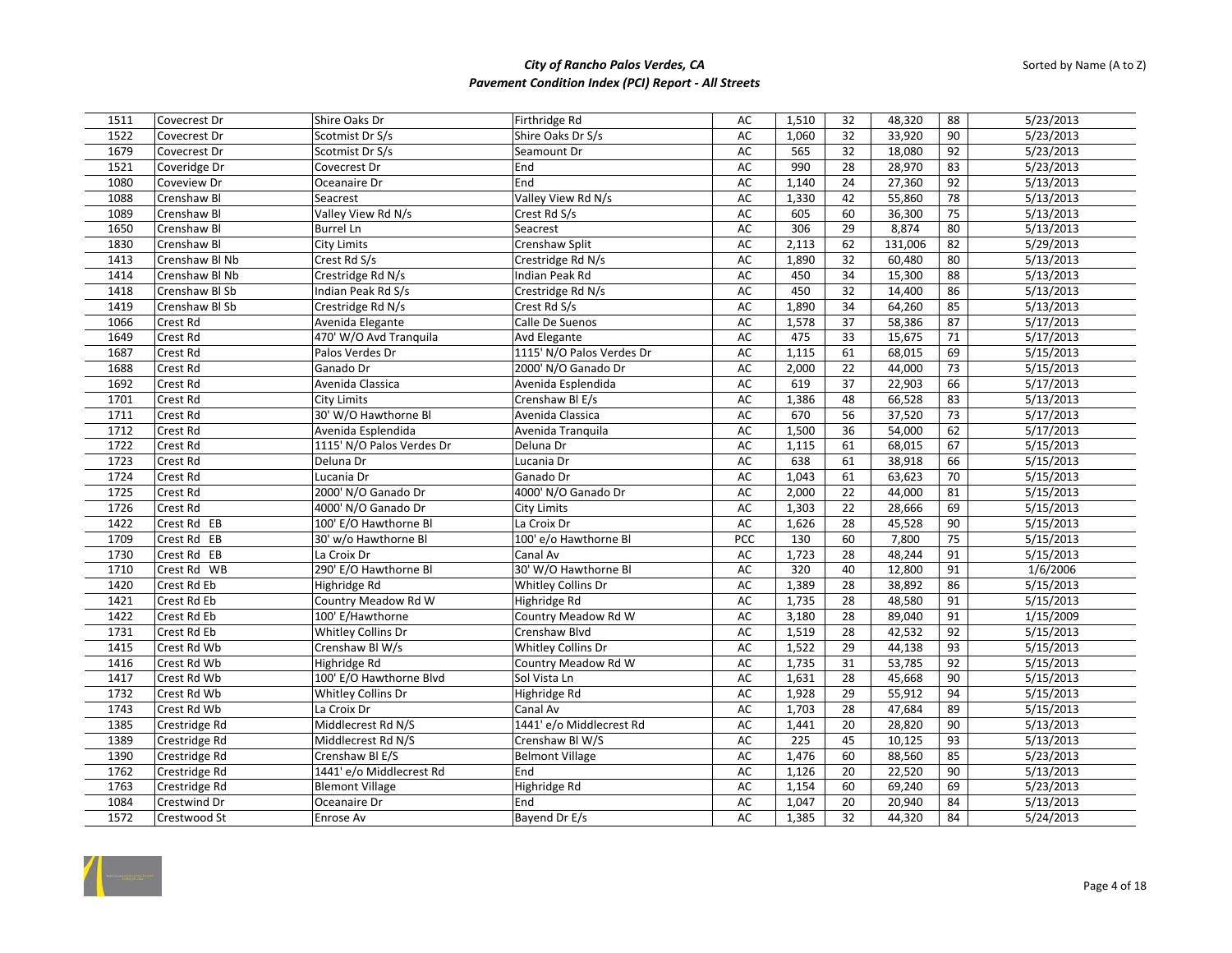| 1573 | Crestwood St      | Western Av              | Upland St E/s           | AC            | 615   | 32 | 19,680 | 93   | 5/24/2013 |
|------|-------------------|-------------------------|-------------------------|---------------|-------|----|--------|------|-----------|
| 1574 | Crestwood St      | Upland St E/S           | Bayend Dr E/S           | AC            | 700   | 32 | 22,400 | 86   | 5/24/2013 |
| 1538 | Crownview Dr      | Palos Verdes Dr         | Knoll View Dr           | AC            | 1,062 | 32 | 33,984 | 87   | 5/22/2013 |
| 1539 | Crownview Dr      | Highpoint Rd E/s        | 1397' w/o Highpoint Dr  | AAC           | 1,397 | 34 | 47,498 | 98   | 5/22/2013 |
| 1764 | Crownview Dr      | 1397' w/o Highpoint Dr  | End                     | AC            | 858   | 34 | 29,172 | 98   | 5/22/2013 |
| 1765 | Crownview Dr      | Knoll View Dr           | Highpoint Rd            | AC            | 1,275 | 32 | 40,800 | 79   | 5/22/2013 |
| 1204 | Daladier Dr       | Chandeleur Dr           | 2232 Daladier Dr        | <b>AC</b>     | 1,117 | 28 | 31,276 | 85   | 5/28/2013 |
| 1766 | Daladier Dr       | 2232 Daladier Dr        | End                     | $\mathsf{AC}$ | 1,499 | 28 | 41,972 | 83   | 5/28/2013 |
| 1123 | Dauntless Dr      | Admirable Dr            | Schooner Dr             | AAC           | 1,554 | 32 | 49,728 | 95   | 5/13/2013 |
| 1741 | Dauntless Dr      | Schooner Dr             | Conqueror Dr            | AC            | 1,278 | 32 | 40,896 | 95   | 5/13/2013 |
| 1355 | Deepbrook Dr      | Honey Creek Dr          | Hawkhurst Dr S/S        | AC            | 360   | 32 | 11,520 | 96   | 5/22/2013 |
| 1356 | Deepbrook Dr      | Hawkhurst Dr N/S        | Rockvalley Rd           | AC            | 550   | 32 | 17,600 | 94   | 5/22/2013 |
| 1382 | Delacroix Rd      | Longhill Dr             | Longhill Dr             | AC            | 1,515 | 26 | 39,390 | 86   | 5/23/2013 |
| 1603 | Delasonde Dr      | Montereina Dr           | End                     | AC            | 270   | 40 | 10,800 | 76   | 5/28/2013 |
| 1604 | Delasonde Dr      | Montereina Dr           | Western Av              | AC            | 870   | 32 | 27,840 | 73   | 5/28/2013 |
| 1171 | Deluna Dr         | Casilina Dr E/s         | Dianora Dr W/s          | AC            | 1,686 | 32 | 53,952 | 85   | 5/15/2013 |
| 1174 | Deluna Dr         | Crest Rd N/s            | End                     | <b>AC</b>     | 1,360 | 28 | 38,080 | 82   | 5/15/2013 |
| 1351 | Diamond Head Ln   | <b>Blackhorse Dr</b>    | End                     | <b>AC</b>     | 1,700 | 32 | 55,650 | 89   | 5/22/2013 |
| 1656 | Diamonte Ln       | Palos Verdes Dr E       | End                     | AC            | 1,937 | 18 | 34,866 | 34   | 5/15/2013 |
| 1168 | Dianora Dr        | Luciana Dr              | Deluna Dr S/s           | <b>AC</b>     | 500   | 31 | 15,500 | 86   | 5/15/2013 |
| 1169 | Dianora Dr        | Deluna Dr S/s           | Corinna Dr S/s          | AC            | 410   | 26 | 10,660 | 83   | 5/15/2013 |
| 1226 | Diversey Dr       | Basswood Av             | Birchfield Av           | AC            | 840   | 32 | 26,880 | 84   | 5/22/2013 |
| 1642 | Dorado Dr         | Enrose Av E/s           | Gunter Rd               | <b>AC</b>     | 1,485 | 26 | 38,610 | 82   | 5/24/2013 |
| 1500 | Doverridge Dr     | Hawthorne Bl            | Stadia Hill Ln          | AC            | 190   | 32 | 6,080  | 93   | 5/23/2013 |
| 1501 | Doverridge Dr     | Stadia Hill Ln          | Seamount Dr             | AC            | 1,965 | 32 | 62,880 | 65   | 5/23/2013 |
| 1339 | Driftwood Ln      | Locklenna Ln            | End                     | AC            | 200   | 35 | 7,000  | 77   | 5/20/2013 |
| 1042 | Dupre Dr          | Cartier Dr              | Hawthorne               | AC            | 160   | 32 | 5,120  | 91   | 5/13/2013 |
| 1157 | Eaglehaven Cir    | Floweridge Dr           | End                     | AC            | 135   | 40 | 5,400  | 94   | 5/14/2013 |
| 1213 | Eau Claire Dr     | Shorewood Rd            | Indian Peak Rd          | AC            | 310   | 32 | 9,920  | 69   | 5/16/2013 |
| 1214 | Eau Claire Dr     | Indian Peak Rd          | Pembina Rd              | AC            | 615   | 32 | 19,680 | $77$ | 5/16/2013 |
| 1303 | Eddinghill Dr     | Trailrider Dr           | 1652' E/O Trailrider Dr | AC            | 1,652 | 31 | 51,212 | 53   | 5/21/2013 |
| 1728 | Eddinghill Dr     | 1652' E/O Trailrider Dr | Hawthorne Blvd          | <b>AC</b>     | 1,652 | 31 | 51,212 | 83   | 5/21/2013 |
| 1335 | El Rodeo Rd       | Whites Point Dr         | Kings Harbor Dr         | AC            | 1,135 | 32 | 36,320 | 87   | 5/20/2013 |
| 1336 | El Rodeo Rd       | Kings Harbor Dr         | Verde Ridge Rd          | AC            | 250   | 32 | 8,000  | 96   | 5/20/2013 |
| 1549 | El Tesoro Pl      | Via Canada              | End                     | <b>AC</b>     | 510   | 24 | 12,240 | 90   | 5/22/2013 |
| 1579 | Elberon St        | Bayend Dr               | Fairhill Dr             | AC            | 820   | 26 | 21,320 | 81   | 5/24/2013 |
| 1620 | Eldena Dr         | Rondondela Dr N/s       | End                     | AC            | 776   | 31 | 24,056 | 82   | 5/28/2013 |
| 1684 | Eldena Dr         | Redondela Dr S/s        | Avd Aprenda N/s         | AC            | 300   | 26 | 7,800  | 84   | 5/28/2013 |
| 1346 | <b>Elkmont Dr</b> | Silverspur Rd           | Whitehorn Dr            | <b>AC</b>     | 1,140 | 37 | 42,180 | 75   | 5/16/2013 |
| 1371 | Elkridge Dr       | Browndeer Ln            | Longhill Dr             | AC            | 1,950 | 32 | 62,400 | 73   | 5/23/2013 |
| 1318 | Ella Rd           | Acana Rd                | Certa Dr                | <b>AC</b>     | 1,100 | 29 | 31,900 | 95   | 5/21/2013 |
| 1662 | Ella Rd           | Certa Rd                | South End               | AC            | 425   | 29 | 13,425 | 93   | 5/21/2013 |
| 1234 | Elmbank Rd        | Basswood Av             | Birchfield Av           | AC            | 870   | 26 | 22,620 | 69   | 5/22/2013 |
| 1378 | Elmbridge Dr      | Browndeer Ln            | Elkridge Dr             | AC            | 1,095 | 32 | 35,040 | 77   | 5/23/2013 |
| 1681 | Enrose            | Fairhill Dr             | Macarthur St            | AC            | 710   | 32 | 22,720 | 83   | 5/23/2013 |
| 1575 | Enrose Av         | Fairhill Dr             | Summerland St           | AC            | 890   | 32 | 28,480 | 91   | 5/23/2013 |

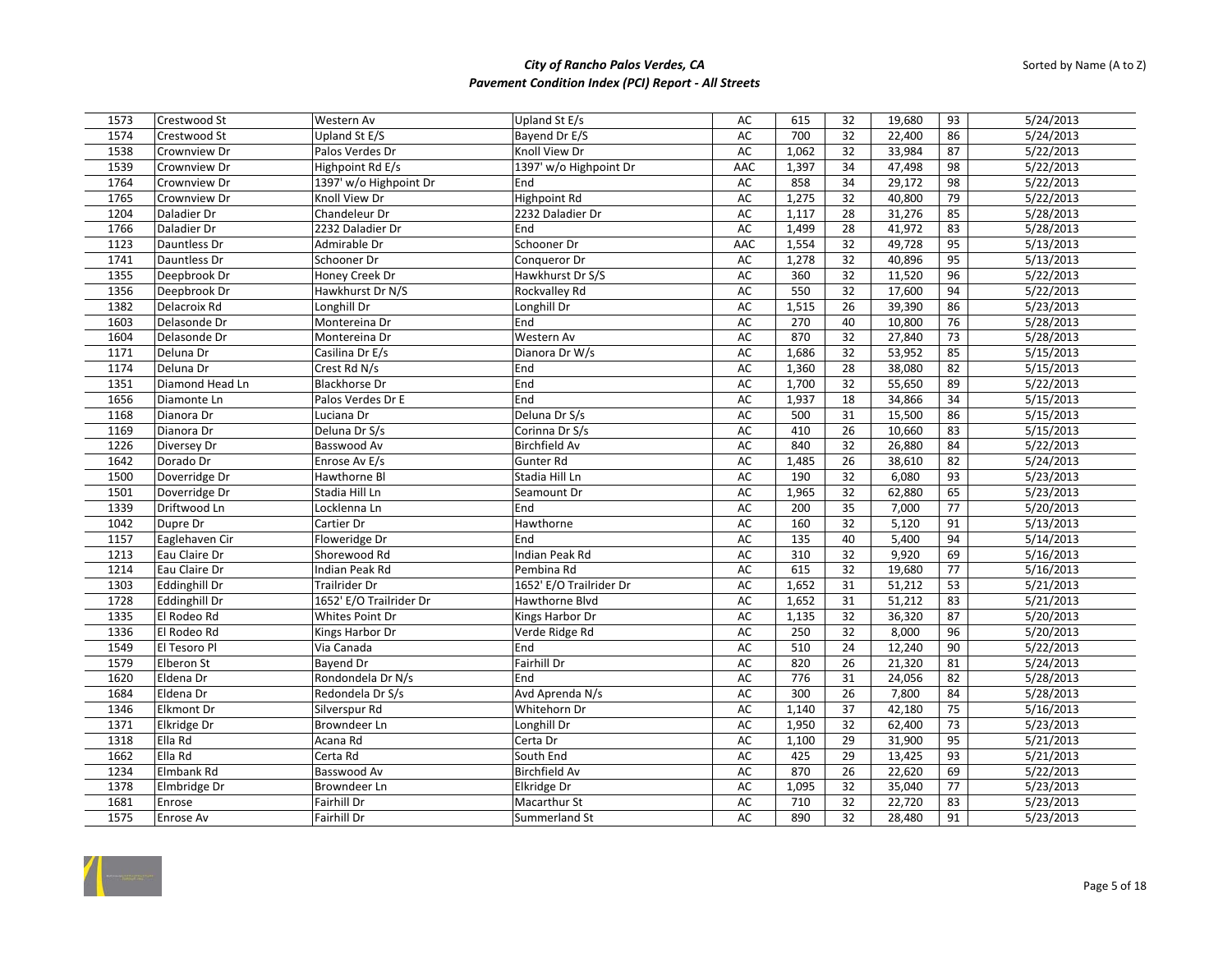| 1641         | <b>Enrose Av</b>               | Sparta Dr N/s                     | Caddington Dr N/s        | AC         | 715              | 32              | 22,880           | 92              | 5/24/2013              |
|--------------|--------------------------------|-----------------------------------|--------------------------|------------|------------------|-----------------|------------------|-----------------|------------------------|
| 1637         | Enrose Ave                     | Ronsard Rd                        | Sparta Dr N/s            | AC         | 285              | 26              | 7,410            | 94              | 5/24/2013              |
| 1126         | <b>Exultant Dr</b>             | Schooner Dr                       | Conqueror Dr E/s         | AC         | 1,399            | 27              | 37,773           | 91              | 5/13/2013              |
| 1128         | <b>Exultant Dr</b>             | Schooner Dr W/s                   | Dauntless Dr S/S         | AC         | 1,370            | 27              | 36,990           | 89              | 5/13/2013              |
| 1342         | Faircove Dr                    | Locklenna Ln                      | End                      | AC         | 490              | 28              | 14,870           | 75              | 5/20/2013              |
| 1553         | Fairhill Dr                    | General St                        | Enrose Av                | AC         | 865              | 32              | 27,680           | 94              | 5/24/2013              |
| 1353         | Falcon Rock Pl                 | Diamond Head Ln                   | End                      | AC         | $\overline{320}$ | 28              | 10,210           | 89              | 5/22/2013              |
| 1154         | Falconhead Dr                  | Hightide Dr                       | End                      | AC         | 450              | 28              | 12,600           | 78              | 5/14/2013              |
| 1366         | Fawnskin Dr                    | Longhill Dr S/S                   | Silver Arrow Rd S/S      | AC         | 1,360            | 26              | 35,360           | 47              | 5/23/2013              |
| 1260         | <b>Finecrest Dr</b>            | Flambeau Rd                       | Grayslake Rd             | AC         | 1,000            | 26              | 26,000           | 41              | 5/22/2013              |
| 1512         | Firthridge Rd                  | Covecrest Dr N/S                  | North End                | AC         | 650              | 26              | 18,150           | 81              | 5/23/2013              |
| 1513         | Firthridge Rd                  | Covecrest Dr N/S                  | Indian Valley Rd         | AC         | 594              | 26              | 15,444           | 93              | 5/23/2013              |
| 1258         | Flambeau Rd                    | Springcreek Rd                    | Grayslake Rd N/s         | AC         | 565              | 26              | 14,690           | 81              | 5/22/2013              |
| 1259         | Flambeau Rd                    | Grayslake Rd S/S                  | Finecrest Dr             | AC         | 1,600            | 26              | 41,600           | 84              | 5/22/2013              |
| 1375         | Flaming Arrow Dr               | Longhill Dr                       | Browndeer Ln             | AC         | 808              | 37              | 29,896           | 83              | 5/23/2013              |
| 1150         | Floweridge Dr                  | Ganado Dr W/s                     | Seaclaire Dr W/s         | AC         | 680              | $\overline{32}$ | 21,760           | 68              | 5/14/2013              |
| 1217         | Fond Du Lac Rd                 | Pembina Rd                        | Waupaca Rd               | AC         | 700              | 32              | 22,400           | 84              | 5/16/2013              |
| 1218         | Fond du Lac Rd                 | Basswood Av                       | Littlebow Rd             | AC         | 1,720            | 32              | 55,040           | 48              | 5/16/2013              |
| 1660         | Fond Du Lac Rd                 | Waupaca Rd                        | Basswood Av              | AC         | 300              | 32              | 9,600            | 69              | 5/16/2013              |
| 1133         | Forrestal Dr                   | Palos Verdes Dr N/S               | <b>End At Gate</b>       | AC         | 1,665            | 36              | 59,940           | 86              | 5/14/2013              |
| 1209         | Freeport Rd                    | Hawthorne BI Frontage             | Woodbrook Rd             | AC         | 1,075            | 32              | 34,400           | 75              | 5/16/2013              |
| 1627         | Galerita Dr                    | Montereina Dr W/s                 | End                      | AC         | 590              | 27              | 15,930           | 74              | 5/28/2013              |
| 1628         | Galerita Dr                    | Montereina Dr E/s                 | Delasonde Dr             | AC         | 795              | 26              | 20,670           | 72              | 5/28/2013              |
| 1147         | Ganado Dr                      | Palos Verdes Dr W/s               | 300' W of Palos Verdes   | AAC        | 300              | 44              | 13,200           | 93              | 5/14/2013              |
| 1148         | Ganado Dr                      | 3000'W of Palos Verdes            | Floweridge Dr S/s        | AAC        | 760              | 34              | 25,840           | 91              | 5/14/2013              |
| 1149         | Ganado Dr                      | Floweridge Dr N/s                 | Bendigo Dr N/s           | AAC        | 1,414            | 31              | 43,834           | 82              | 5/15/2013              |
| 1159         | Ganado Dr                      | Bendigo Dr N/s                    | Crest Rd W/s             | AC         | 3,980            | 31              | 123,380          | 76              | 5/15/2013              |
| 1727         | Ganado Dr                      | 1993' N/O Bendigo Dr              | Crest Rd                 | AC         | 1,993            | 31              | 61,783           | 79              | 5/15/2013              |
| 1621         | Gaucho Dr                      | Eldena Dr                         | End                      | AC         | 350              | 32              | 11,200           | 81              | 5/28/2013              |
| 1557         | <b>General St</b>              | Crestwood St S/s                  | Bayend Dr E/s            | AC         | 1,000            | 32              | 32,000           | 85              | 5/23/2013              |
| 1577         | <b>General St</b>              | Bayend Dr E/s                     | Enrose Av                | <b>AC</b>  | 1,585            | 32              | 50,720           | 93              | 5/23/2013              |
| 1292         | Geronimo Dr                    | Abbotswood Dr                     | Clovercliff Dr           | AC         | 1,200            | 32              | 38,400           | 81              | 5/21/2013              |
| 1293         | Geronimo Dr                    | Clovercliff Dr                    | Hedgewood Dr             | AC         | 1,125            | 32              | 36,000           | 70              | 5/21/2013              |
| 1383         | Golden Arrow Dr                | Delacroix Rd                      | Beechgate Dr             | AC         | 1,075            | 26              | 27,950           | 76              | 5/23/2013              |
| 1285         | Golden Meadow Dr               | Abbotswood Dr                     | End                      | AC         | 330              | 40              | 14,350           | 94              | 5/21/2013              |
| 1322         | Golden Meadow Dr               | Beechfield Dr                     | Maycroft Dr              | AC         | 565              | 26              | 14,690           | 71              | 5/21/2013              |
| 1326         | Golden Meadow Dr               | Maycrotf Dr                       | Hedgewood Dr             | AC         | 1,660            | 32              | 53,120           | 56              | 5/21/2013              |
| 1330         | Golden Meadow Dr               | Willowtree Dr                     | Clovercliff Dr           | AC         | 550              | 32              | 17,600           | $\overline{77}$ | 5/21/2013              |
| 1663         | Golden Meadow Dr               | Hedgewood Dr                      | Willwotree Dr            | AC         | 550              | 32              | 17,600           | 94              | 5/21/2013              |
| 1664         | Golden Meadow Dr               | Clovercliff Dr                    | Abbotswood Dr            | AC         | 1,350            | 32              | 43,200           | 68              | 5/21/2013              |
| 1631         | Goya Dr                        | Caddington Dr                     | End                      | AC         | 140              | 43              | 6,020            | 88              | 5/29/2013              |
|              |                                |                                   |                          |            |                  |                 |                  | 90              |                        |
| 1541<br>1542 | Grandpoint Ln<br>Grandpoint Ln | Highpoint Rd<br>Knoll View Dr S/s | Knoll View Dr N/s<br>End | AAC<br>AAC | 1,635<br>650     | 27<br>26        | 44,145<br>16,900 | 84              | 5/22/2013<br>5/23/2013 |
|              |                                |                                   | <b>City Limits</b>       |            |                  |                 |                  | 97              | 5/21/2013              |
| 1277         | Granvia Altamira               | Hawthorne Bl                      |                          | AC         | 1,035            | 63              | 65,205           |                 |                        |
| 1236         | Graylog St                     | Basswood Av                       | End                      | AC         | 725              | 27              | 20,725           | 63              | 5/22/2013              |
| 1240         | Grayslake Rd                   | Monte Malaga Dr                   | Wildbriar Dr             | AC         | 1,040            | 32              | 33,280           | 80              | 5/22/2013              |

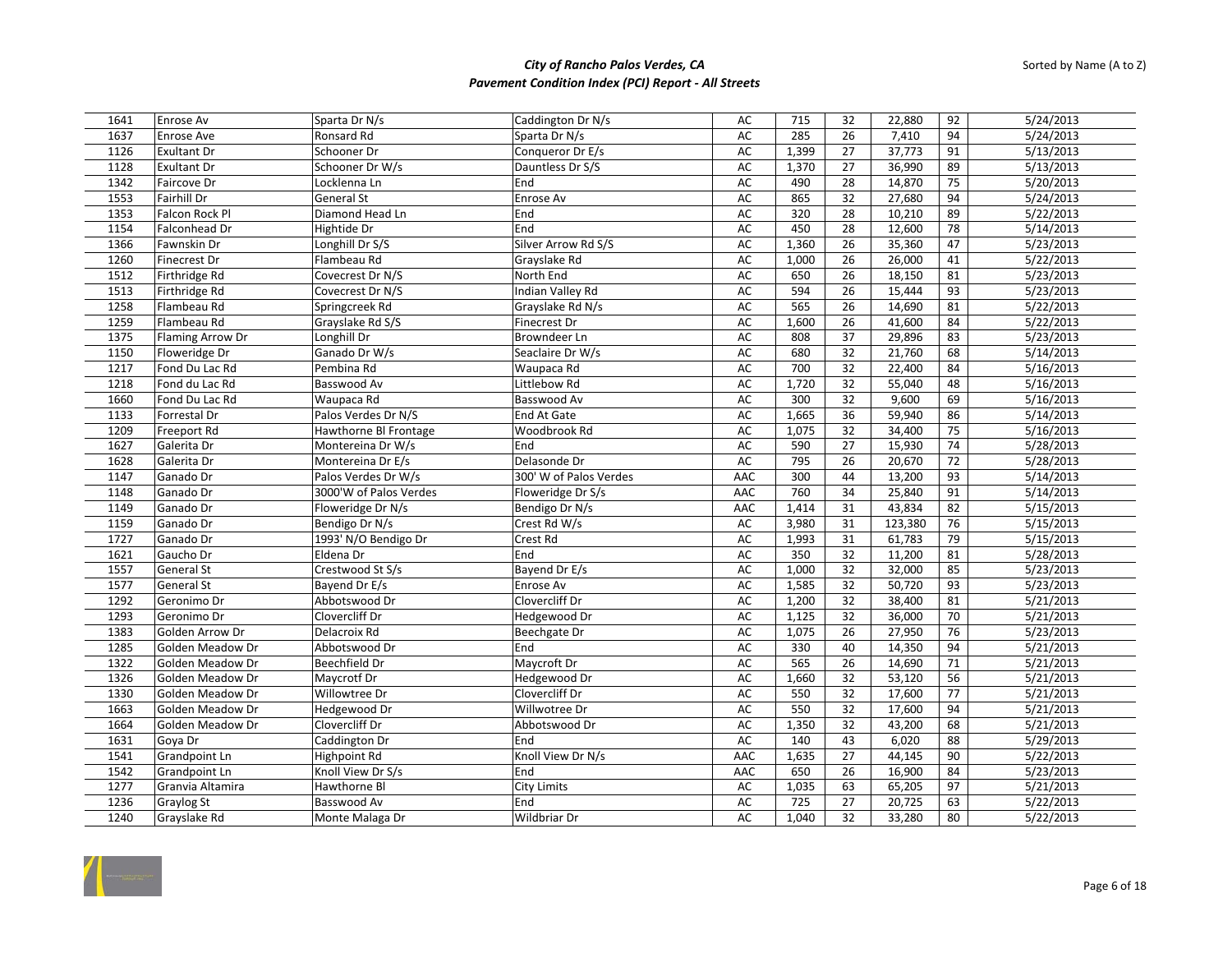| 1252 | Grayslake Rd    | Mossbank Dr S/S         | North End                   | AC        | 1,460           | 32 | 47,870 | 74 | 5/22/2013 |
|------|-----------------|-------------------------|-----------------------------|-----------|-----------------|----|--------|----|-----------|
| 1263 | Grayslake Rd    | Mossbank Dr             | Hawthorne Bl                | AC        | 1,840           | 34 | 62,560 | 75 | 5/22/2013 |
| 1161 | Greve Dr        | West End                | East End                    | AAC       | 590             | 34 | 20,060 | 83 | 5/15/2013 |
| 1255 | Groveoak Pl     | Grayslake Rd            | Springcreek Rd              | AC        | 950             | 33 | 31,350 | 59 | 5/22/2013 |
| 1286 | Grovespring Dr  | Golden Meadow Dr        | Sprucegrove Dr              | AC        | 1,120           | 26 | 29,120 | 88 | 5/21/2013 |
| 1143 | Gulfcrest Dr    | Heroic Dr               | End                         | <b>AC</b> | 550             | 32 | 17,600 | 65 | 5/15/2013 |
| 1632 | Gunter Rd       | Caddington Dr S/s       | End                         | AC        | $\frac{1}{715}$ | 27 | 19,305 | 86 | 5/24/2013 |
| 1633 | Gunter Rd       | Caddington Rd N/s       | Mendon Dr                   | AC        | 700             | 26 | 18,200 | 90 | 5/24/2013 |
| 1635 | Gunter Rd       | Mendon Dr               | End                         | <b>AC</b> | 195             | 44 | 8,580  | 76 | 5/24/2013 |
| 1367 | Hales Corner Rd | Fawnskin Dr             | Longhill Dr                 | AC        | 814             | 26 | 21,164 | 69 | 5/23/2013 |
| 1329 | Hartcrest Dr    | Golden Meadow Dr        | Geronimo Dr                 | AC        | 830             | 26 | 21,580 | 84 | 5/21/2013 |
| 1359 | Hawkhurst Dr    | Rockvalley Rd S/s       | Hawthorne Bl                | AC        | 1,928           | 30 | 57,840 | 91 | 5/22/2013 |
| 1653 | Hawksmoor Dr    | Ganado Dr               | End                         | AC        | 565             | 30 | 16,950 | 67 | 5/15/2013 |
| 1707 | Hawthorne Bl NB | 300' s/o Crest Rd       | 50' n/o Crest Rd            | PCC       | 350             | 30 | 10,500 | 85 | 5/13/2013 |
| 1708 | Hawthorne BI SB | 300' n/o Crest Rd       | 50' s/o Crest Rd            | PCC       | 350             | 30 | 10,500 | 87 | 5/13/2013 |
| 1477 | Hawthorne BI EB | Palos Verdes Dr         | Via Capri                   | AC        | 1,198           | 35 | 41,930 | 95 | 5/13/2013 |
| 1478 | Hawthorne BI EB | City Hall Entrance      | Break in Median (1033' e/o) | AC        | 1,033           | 30 | 30,990 | 96 | 5/13/2013 |
| 1489 | Hawthorne BI EB | Ridgegate Dr S/s        | Highridge Rd N/s            | AC        | 1,970           | 32 | 63,040 | 96 | 5/13/2013 |
| 1490 | Hawthorne BI EB | Highridge Rd N/s        | Woodbrook Rd                | AC        | 900             | 31 | 27,900 | 94 | 5/13/2013 |
| 1744 | Hawthorne BI EB | Break in Median         | Vallon Dr                   | AC        | 1,977           | 30 | 59,310 | 96 | 5/13/2013 |
| 1767 | Hawthorne BI EB | Via Capri               | <b>City Hall Entrance</b>   | AC        | 1,501           | 35 | 52,535 | 96 | 5/13/2013 |
| 1769 | Hawthorne BI EB | Woodbrook Rd            | Indian Peak Rd              | AC        | 1,076           | 31 | 33,356 | 93 | 5/13/2013 |
| 1481 | Hawthorne Bl NB | Vallon Dr N/s           | Dupre Dr N/s                | AC        | 2,015           | 32 | 64,480 | 98 | 5/13/2013 |
| 1482 | Hawthorne BI NB | Dupre Dr N/s            | Rhone Dr S/s                | AC        | 1,935           | 32 | 61,920 | 87 | 5/13/2013 |
| 1483 | Hawthorne BI NB | Rhone Dr S/s            | 300' S/Crest Rd             | AC        | 1,080           | 36 | 38,880 | 89 | 5/13/2013 |
| 1487 | Hawthorne BI NB | Doverridge Dr N/s       | Seamount Dr N/s             | AC        | 1,885           | 34 | 64,090 | 95 | 5/13/2013 |
| 1488 | Hawthorne BI NB | Seamount Dr N/s         | San Nicholas Dr             | AC        | 1,239           | 32 | 39,648 | 95 | 5/13/2013 |
| 1674 | Hawthorne BI NB | 50' N/Crest Rd          | Ocean Crest Dr              | AC        | 843             | 29 | 24,447 | 84 | 5/13/2013 |
| 1685 | Hawthorne BI NB | 1193' N/O Blackhorse Rd | <b>City Limits</b>          | AC        | 1,193           | 31 | 36,983 | 86 | 5/13/2013 |
| 1716 | Hawthorne BI NB | <b>Blackhorse Rd</b>    | 1193' N/O Blackhorse Rd     | <b>AC</b> | 1,193           | 31 | 36,983 | 89 | 5/13/2013 |
| 1717 | Hawthorne BI NB | Silverspur Rd           | 1087' N/O Silverspur Rd     | AC        | 1,087           | 31 | 33,697 | 86 | 5/13/2013 |
| 1718 | Hawthorne BI NB | 1087' N/O Silverspur Rd | <b>Blackhorse Rd</b>        | AC        | 1,087           | 31 | 33,697 | 86 | 5/13/2013 |
| 1771 | Hawthorne BI NB | Ocean Crest Dr          | Indian Valley Rd            | <b>AC</b> | 986             | 29 | 28,594 | 92 | 5/13/2013 |
| 1772 | Hawthorne Bl NB | Indian Valley Rd        | Doverridge Dr               | AC        | 881             | 29 | 25,549 | 85 | 5/13/2013 |
| 1773 | Hawthorne BI NB | San Nicholas Dr         | Ridgegate Dr                | AC        | 1,550           | 32 | 49,600 | 93 | 5/13/2013 |
| 1484 | Hawthorne BI SB | 50' S/Crest Rd          | Rhone Dr S/s                | AC        | 1,335           | 30 | 40,050 | 95 | 5/13/2013 |
| 1485 | Hawthorne BI SB | Rhone Dr S/s            | Dupre Dr S/s                | AC        | 1,935           | 31 | 59,985 | 93 | 5/13/2013 |
| 1486 | Hawthorne BI SB | Dupre Dr N/s            | Vallon Dr N/s               | AC        | 2,015           | 29 | 58,435 | 95 | 5/13/2013 |
| 1493 | Hawthorne BI SB | Ridgegate Dr S/s        | San Nicholas Dr             | AC        | 1,204           | 31 | 37,324 | 93 | 5/13/2013 |
| 1494 | Hawthorne BI SB | Seamount Dr N/s         | Doverridge Dr N/s           | AC        | 1,885           | 30 | 56,550 | 92 | 5/13/2013 |
| 1495 | Hawthorne BI SB | Doverridge Dr N/s       | Indian Valley Rd            | AC        | 874             | 30 | 26,220 | 88 | 5/13/2013 |
| 1686 | Hawthorne BI SB | City Limits             | 1200' S/O City Limits       | AC        | 1,200           | 31 | 37,200 | 89 | 5/13/2013 |
| 1719 | Hawthorne BI SB | 1200' S/O City Limits   | <b>Blackhorse Dr</b>        | AC        | 1,200           | 31 | 37,200 | 88 | 5/13/2013 |
| 1720 | Hawthorne BI SB | <b>Blackhorse Dr</b>    | 1079' S/O Blackhorse        | AC        | 1,079           | 31 | 33,449 | 90 | 5/13/2013 |
| 1721 | Hawthorne BI SB | 1079' S/O Blackhorse Dr | Silverspur Rd               | AC        | 1,079           | 31 | 33,449 | 89 | 5/13/2013 |
| 1774 | Hawthorne BI SB | San Nicholas Dr         | Seamount Dr                 | AC        | 1,236           | 31 | 38,316 | 92 | 5/13/2013 |

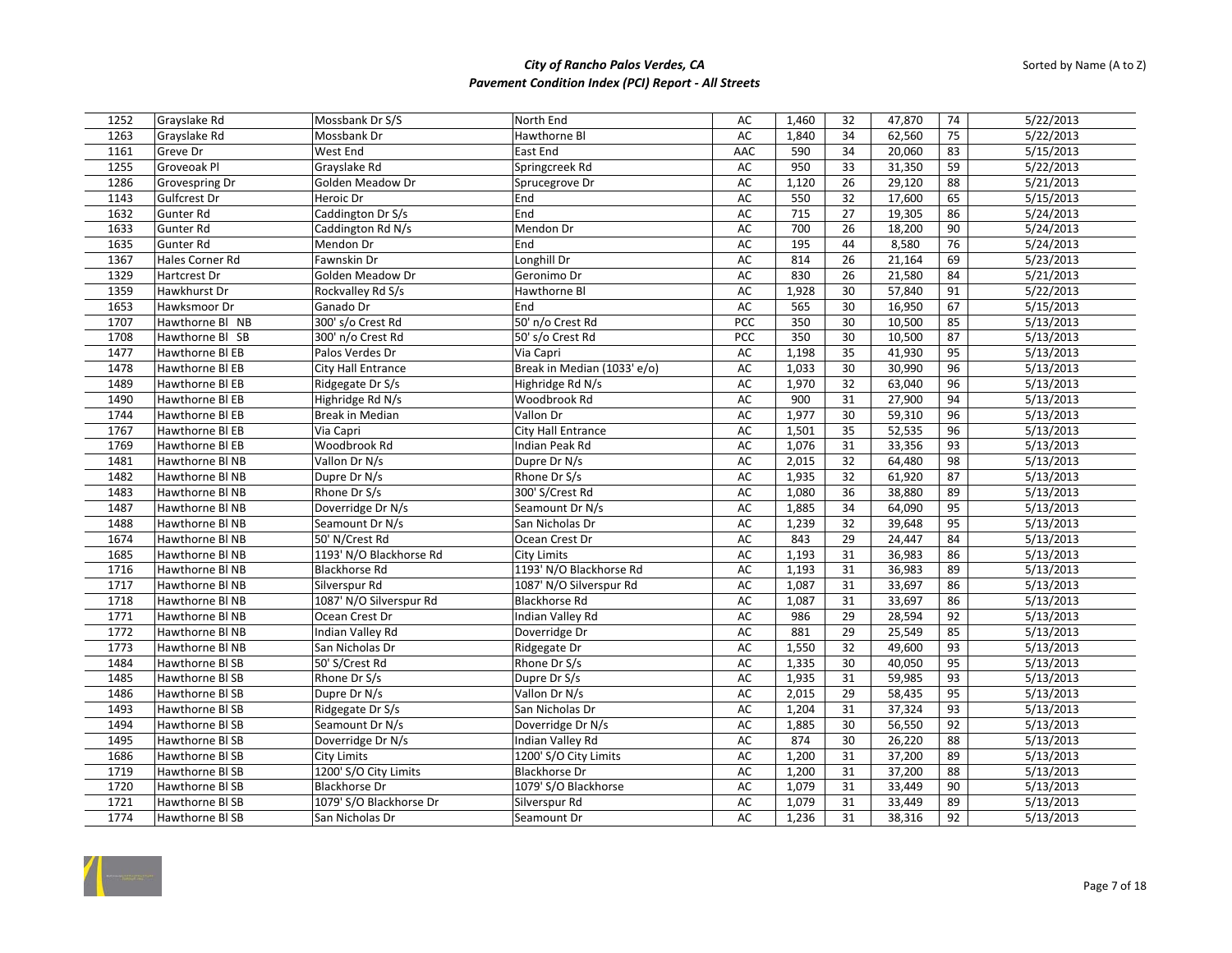| 1775 | Hawthorne BI SB       | Indian Valley Rd        | Ocean Crest Dr            | AC            | 981   | 30 | 29,430           | 87              | 5/13/2013 |
|------|-----------------------|-------------------------|---------------------------|---------------|-------|----|------------------|-----------------|-----------|
| 1776 | Hawthorne BI SB       | Ocean Crest Dr          | 300' n/o Crest Rd         | AC            | 583   | 30 | 17,490           | 84              | 5/13/2013 |
| 1479 | Hawthorne BI WB       | Vallon Dr N/s           | Break in Median           | AC            | 1,977 | 31 | 61,287           | 98              | 5/13/2013 |
| 1480 | Hawthorne BI WB       | Via Capri               | Palos Verdes Dr           | AC            | 1,220 | 37 | 45,140           | 97              | 5/13/2013 |
| 1491 | Hawthorne BI WB       | Indian Peak Rd          | Woodbrook Rd              | AC            | 1,082 | 32 | 34,624           | 94              | 5/13/2013 |
| 1492 | Hawthorne BI WB       | Highridge Bl Wb         | Ridgegate Dr S/s          | AC            | 1,970 | 30 | 59,100           | 93              | 5/13/2013 |
| 1745 | Hawthorne BI WB       | <b>Break in Median</b>  | <b>City Hall Entrance</b> | AC            | 1,022 | 31 | 31,682           | 96              | 5/13/2013 |
| 1768 | Hawthorne BI WB       | City Hall Entrance      | Via Capri                 | $\mathsf{AC}$ | 1,486 | 37 | 54,982           | 96              | 5/13/2013 |
| 1770 | Hawthorne BI WB       | Woodbrook Rd            | Highridge Rd              | $\mathsf{AC}$ | 901   | 32 | 28,832           | 92              | 5/13/2013 |
| 1207 | Hawthorne Bl/Frontage | Woodbrook Rd W/S        | End @ Grayslake Rd W      | AC            | 825   | 24 | 20,050           | 40              | 5/16/2013 |
| 1210 | Hawthorne Bl/Frontage | Woodbrook Rd            | Shorewood Rd              | AC            | 870   | 24 | 20,880           | 44              | 5/16/2013 |
| 1264 | Hawthorne Bl/Frontage | Grayslake Rd            | Alvarez Dr                | <b>AC</b>     | 1,130 | 24 | 27,120           | 59              | 5/21/2013 |
| 1361 | Hawthorne Bl/Frontage | Hawkhurst Dr            | <b>Blackhorse Dr</b>      | AC            | 300   | 32 | 9,600            | $\overline{78}$ | 5/22/2013 |
| 1305 | Hazelridge Dr         | Plainfield Dr           | Lomo Dr                   | AC            | 1,625 | 31 | 50,375           | 94              | 5/21/2013 |
| 1308 | Hazelridge Dr         | Monero Dr               | Plainfield Dr             | AC            | 1,390 | 31 | 43,090           | 75              | 5/21/2013 |
| 1302 | Hedgewood Dr          | Golden Meadow Dr        | Trailrider Dr             | AC            | 1,065 | 32 | 34,080           | 79              | 5/21/2013 |
| 1117 | Helm Pl               | Dauntless Dr            | End                       | AAC           | 130   | 32 | 4,160            | 95              | 5/13/2013 |
| 1142 | Heroic Dr             | Searaven Dr N/s         | Gulfcrest Dr              | AC            | 900   | 32 | 28,800           | $\overline{72}$ | 5/15/2013 |
| 1556 | Highmore Av           | Macarthur St            | End                       | AC            | 195   | 32 | 6,240            | 85              | 5/23/2013 |
| 1571 | Highmore Av           | Trudie Dr               | End                       | AC            | 340   | 26 | 8,840            | 90              | 5/24/2013 |
| 1682 | Highmore Av           | Trudie Dr N/s           | Jaybrood Dr S/s           | AC            | 230   | 26 | 5,980            | 100             | 1/6/2006  |
| 1540 | Highpoint Rd          | Crownview Dr            | End                       | AAC           | 1,065 | 26 | 27,690           | 90              | 5/22/2013 |
| 1067 | Highridge Rd          | Crest Rd S/S            | Ocean Ter                 | AC            | 600   | 58 | 33,950           | 95              | 5/24/2013 |
| 1831 | Highridge Rd Frontage | Highridge Rd            | End                       | AC            | 342   | 33 | 11,286           | 91              | 5/29/2013 |
| 1497 | Highridge Rd NB       | <b>City Limits</b>      | Ridgegate Dr              | $\mathsf{AC}$ | 1,318 | 26 | 34,268           | 52              | 5/24/2013 |
| 1778 | Highridge Rd NB       | Ridgegate Dr            | Hawthorne Blvd            | AC            | 793   | 26 | 20,618           | 61              | 5/24/2013 |
| 1496 | Highridge Rd SB       | Hawthorne Bl            | Ridgegate Dr              | AC            | 804   | 23 | 18,492           | 67              | 5/24/2013 |
| 1777 | Highridge Rd SB       | Ridgegate Dr            | City Limits               | AC            | 1,315 | 23 | 30,245           | 77              | 5/24/2013 |
| 1152 | Hightide Dr           | Floweridge Dr           | 1000' n/o Floweridge Dr   | AC            | 1,000 | 32 | 32,000           | 86              | 5/14/2013 |
| 1779 | Hightide Dr           | 1000' n/o Floweridge Dr | Falconhead Dr             | $\mathsf{AC}$ | 1,075 | 32 | 34,400           | 85              | 5/14/2013 |
| 1780 | Hightide Dr           | Falconhead Dr           | End                       | <b>AC</b>     | 462   | 32 | 14,784           | 87              | 5/14/2013 |
| 1563 | Homeworth Dr          | Trudie Dr S/s           | End                       | <b>AC</b>     | 340   | 33 | 11,220           | 85              | 5/24/2013 |
| 1564 | Homeworth Dr          | Trudie Dr N/s           | Jaybroook Dr              | AC            | 825   | 26 | 21,450           | 91              | 5/24/2013 |
| 1354 | Honey Creek Rd        | <b>Blackhorse Dr</b>    | End                       | AC            | 1,025 | 26 | 27,900           | 86              | 5/22/2013 |
| 1273 | Hyte Rd               | Groveoak Pl W/s         | South End                 | <b>AC</b>     | 425   | 30 | 13,850           | 90              | 5/22/2013 |
| 1274 | <b>Hyte Rd</b>        | Groveoak Pl E/s         | Lightfoot Pl              | AC            | 615   | 32 | 19,680           | 62              | 5/22/2013 |
| 1212 | Indian Peak Rd        | Basswood Ave            | Eau Claire Dr             | AC            | 1,100 | 27 | 29,700           | 40              | 5/16/2013 |
| 1232 | Indian Peak Rd        | Basswood Av             | Littlebow Rd              | $\mathsf{AC}$ | 1,630 | 26 | 42,380           | 51              | 5/16/2013 |
| 1320 | Indian Rock Dr        | <b>Brookford Dr</b>     | End                       | AC            | 915   | 32 | 29,280           | 81              | 5/21/2013 |
| 1514 | Indian Valley Rd      | Firthridge Rd N/S       | Covecrest Dr              | AC            | 1,700 | 32 | 54,400           | 89              | 5/13/2013 |
| 1515 | Indian Valley Rd      | Hawthorne Bl            | Firthridge Rd N/S         | AC            | 1,010 | 32 | 32,320           | 88              | 5/13/2013 |
| 1228 | Ironwood St           | Silverspur Rd           | Birchfield Av N/s         | $\mathsf{AC}$ | 500   | 32 | 16,000           | $\overline{75}$ | 5/22/2013 |
| 1229 | Ironwood St           | Birchfield Av N/S       | Basswood Av               | AC            | 865   | 32 | 27,680           | 74              | 5/22/2013 |
| 1244 | Ironwood St           | Grayslake rd            | End                       | <b>AC</b>     | 1,120 | 32 | 36,990           | 63              | 5/22/2013 |
| 1669 | Island View Dr        | Ocean Crest Dr          | End                       | AC            | 535   | 36 |                  | 93              |           |
| 1566 |                       |                         |                           | AC            | 1,175 | 26 | 20,410<br>30,550 | 89              | 5/20/2013 |
|      | Jaybrook Dr           | Trudie Dr               | Homeworth Dr              |               |       |    |                  |                 | 5/24/2013 |

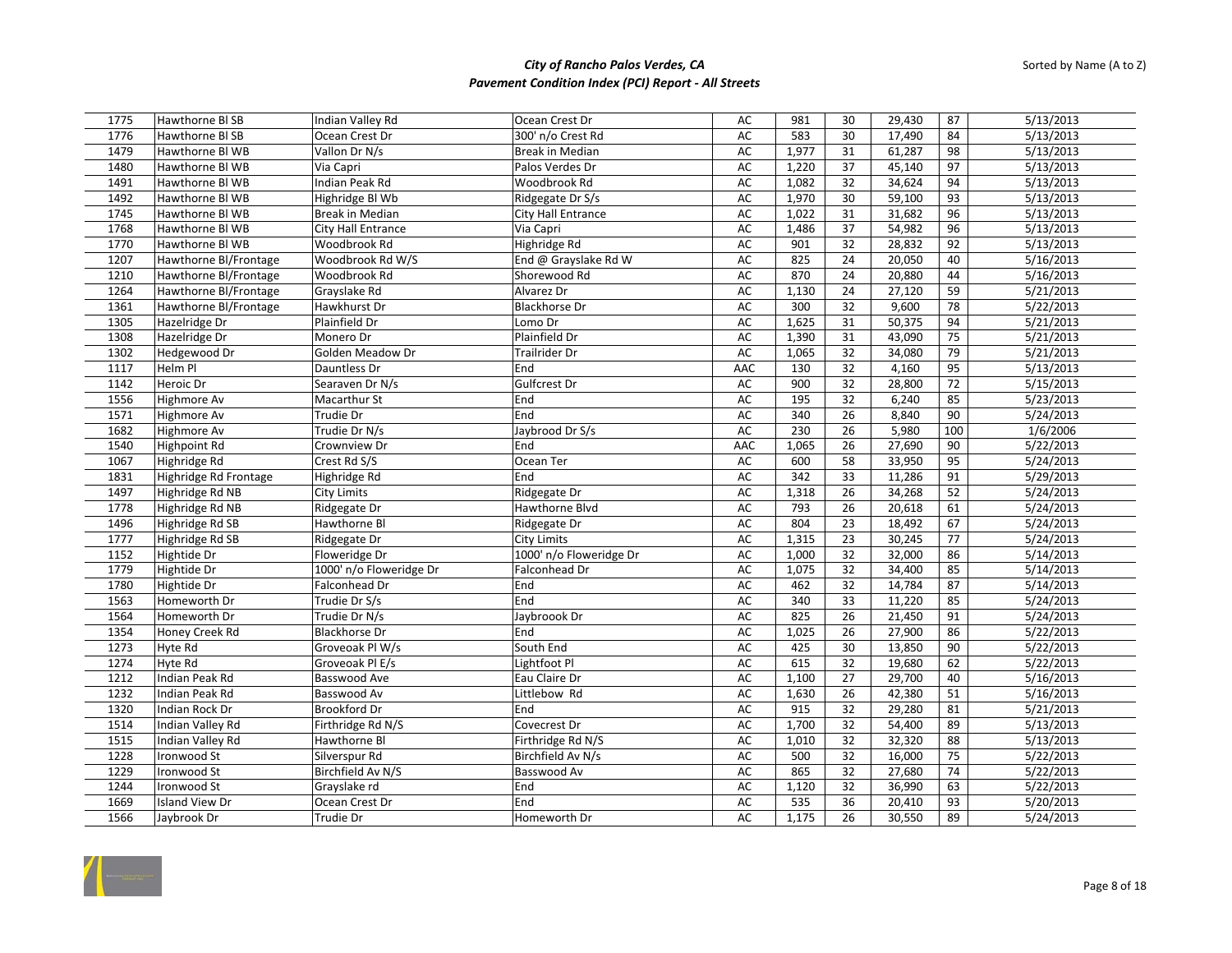| 1781         | Jaybrook Dr      | Homeworth Dr           | Highmore Av              | AC        | 1,261     | 26       | 32,786 | 88              | 5/24/2013 |
|--------------|------------------|------------------------|--------------------------|-----------|-----------|----------|--------|-----------------|-----------|
| 1526         | King Arthur Ct   | Armaga Spring Rd W/S   | North End                | AC        | 480       | 28       | 14,640 | 87              | 5/23/2013 |
| 1527         | King Arthur Ct   | Armaga Spring Rd E/S   | South End                | AC        | 950       | 30       | 29,650 | 48              | 5/23/2013 |
| 1343         | Kings Harbor Dr  | El Rodeo Rd            | East End                 | AC        | 600       | 29       | 17,400 | 81              | 5/20/2013 |
| 1344         | Kings Harbor Dr  | El Rodeo Rd            | Verde Ridge Rd           | AC        | 1,730     | 26       | 44,980 | 83              | 5/20/2013 |
| 1206         | Kingsridge Dr    | Miraleste Dr           | End                      | AC        | 900       | 22       | 20,570 | 95              | 5/28/2013 |
| 1543         | Knoll View Dr    | Crownview Dr           | 1000' s/o Crownview Dr   | AC        | 1,000     | 30       | 30,000 | 88              | 5/23/2013 |
| 1782         | Knoll View Dr    | 1000' s/o Crownview Dr | Grandpoint Ln            | AC        | 1,553     | 30       | 46,590 | 89              | 5/23/2013 |
| 1783         | Knoll View Dr    | Grandpoint Ln          | End                      | AC        | 458       | 30       | 13,740 | 76              | 5/23/2013 |
| 1037         | La Croix Dr      | Sattes Dr              | Crest Rd                 | AC        | 160       | 32       | 5,120  | 90              | 5/15/2013 |
| 1315         | La Garita Dr     | Lomo Dr                | Ella Rd                  | <b>AC</b> | 508       | 36       | 18,288 | 97              | 5/21/2013 |
| 1135         | La Rotonda Dr    | Paseo Del Mar          | Palos Verdes Dr S/s      | AC        | 1,900     | 27       | 51,300 | 86              | 5/14/2013 |
| 1377         | Larchbluff Dr    | Browndeer Ln           | End                      | <b>AC</b> | 585       | 26       | 16,460 | 86              | 5/23/2013 |
| 1300         | Larkvale Dr      | Trailrider Dr          | Golden Meadow Dr         | AC        | 850       | 32       | 27,200 | 82              | 5/21/2013 |
| 1612         | Lasita Pl        | Avd Cuaderno           | End                      | AC        | 265       | 41       | 10,865 | 87              | 5/28/2013 |
| 1017         | Laurel Dr        | Marguerite Dr          | End                      | AC        | 652       | 27       | 18,154 | 87              | 5/17/2013 |
| 1040         | Lautrec Pl       | Cartier Dr             | End                      | AC        | 460       | 26       | 13,110 | 69              | 5/15/2013 |
| 1036         | Le Blanc Pl      | Sattes Dr              | End                      | AC        | 610       | 26       | 16,960 | 43              | 5/15/2013 |
| 1507         | Leacrest Dr      | Seamount Dr            | End                      | AC        | 700       | 31       | 22,950 | 90              | 5/23/2013 |
| 1508         | Leah Cir         | Seamount Dr            | End                      | AC        | 300       | 35       | 11,750 | 83              | 5/23/2013 |
| 1041         | Lebec Pl         | Marne Dr E/s           | End                      | AC        | 200       | 30       | 7,100  | 82              | 5/15/2013 |
| 1275         | Lightfoot Pl     | Hyte Rd                | End                      | AC        | 540       | 28       | 16,270 | 50              | 5/22/2013 |
| 1376         | Little Wood Dr   | Browndeer Ln           | End                      | AC        | 180       | 30       | 6,500  | 82              | 5/23/2013 |
| 1221         | Littlebow Rd     | Basswood Av            | Manitowac Dr             | AC        | 1,450     | 31       | 44,950 | 86              | 5/16/2013 |
| 1312         | Lobrook Dr       | Braidwood Dr N         | Braidwood Dr S           | <b>AC</b> | 1,428     | 30       | 42,840 | 60              | 5/21/2013 |
| 1524         | Lochvale Dr      | Covecrest Dr           | End                      | AC        | 390       | 28       | 12,170 | 90              | 5/23/2013 |
| 1337         | Locklenna Ln     | Verde Ridge Rd         | Windport Dr              | AC        | 976       | 32       | 31,232 | 90              | 5/20/2013 |
| 1715         | Locklenna Ln     | Windport Dr            | Hawthorne Blvd           | AC        | 1,325     | 32       | 42,400 | 80              | 5/20/2013 |
| 1323         | Loftygrove Dr    | Golden Meadow Dr       | Indian Rock Dr           | AC        | 850       | 26       | 22,100 | 70              | 5/21/2013 |
| 1280         | Lomo Dr          | Monero Dr              | San Nicolas Dr           | AC        | 1,875     | 32       | 60,000 | $\overline{75}$ | 5/21/2013 |
| 1281         | Lomo Dr          | San Nicolas Dr         | Eddinghill Dr            | AC        | 1,197     | 32       | 38,304 | 95              | 5/21/2013 |
| 1282         | Lomo Dr          | Eddinghill Dr          | Abbotswood Dr            | AC        | 265       | 32       | 8,480  | 74              | 5/21/2013 |
| 1370         | Lone Valley Dr   | Browndeer Ln           | End                      | <b>AC</b> | 415       | 26       | 12,040 | 80              | 5/23/2013 |
| 1372         | Longhill Dr      | Elkridge Dr E/S        | Flaming Arrow Dr E/S     | AC        | 1,041     | 36       | 37,476 | $\overline{78}$ | 5/23/2013 |
| 1373         | Longhill Dr      | Flaming Arrow Dr E/S   | Silver Arrow Rd N/S      | AC        | 1,915     | 32       | 61,280 | 60              | 5/23/2013 |
| 1380         | Longhill Dr      | Elkridge Dr E/S        | Beechgate Dr             | <b>AC</b> | 800       | 32       | 25,600 | 61              | 5/23/2013 |
| 1550         | Lorraine Rd      | Miraleste Dr           | End                      | AC        | 1,190     | 24       | 28,560 | 86              | 5/29/2013 |
| 1412         | Los Verdes Dr    | Hawthorne Blvd         | Avenida Esplendida       | AC        | 910       | 37       | 33,670 | 86              | 5/17/2013 |
| 1784         | Los Verdes Dr    | Avenida Esplendida     | Golf Parking Lot         | AC        | 1,219     | 37       | 45,103 | 88              | 5/17/2013 |
| 1166         | Luciana Dr       | Crest Rd               | Dianora Dr S/s           | AC        | 200       | 32       | 6,400  | 89              | 5/15/2013 |
| 1167         | Luciana Dr       | Dianora Dr S/s         | End                      | AC        | 350       | 24       | 8,400  | 89              | 5/15/2013 |
|              |                  |                        |                          |           |           |          |        |                 |           |
| 1703<br>1519 | Lunada Circle    | Peninsula Verde Dr     | North End<br>Scotmist Rd | AC<br>AC  | 95<br>370 | 50<br>33 | 4,750  | 99<br>96        | 1/6/2006  |
|              | Lunada Ridge Dr  | Moongate Dr            |                          |           |           |          | 12,210 |                 | 5/23/2013 |
| 1554         | Mac Arthur St    | Enrose Av              | Bayend Dr W/s            | AC        | 1,475     | 32       | 47,200 | 80              | 5/23/2013 |
| 1555         | Mac Arthur St    | Bayend Dr W/s          | Crestwood St             | AC        | 1,360     | 32       | 43,520 | 82              | 5/23/2013 |
| 1332         | Madeline Cove Dr | Trailrider Dr          | Warnick Rd               | AC        | 890       | 32       | 28,480 | 76              | 5/20/2013 |

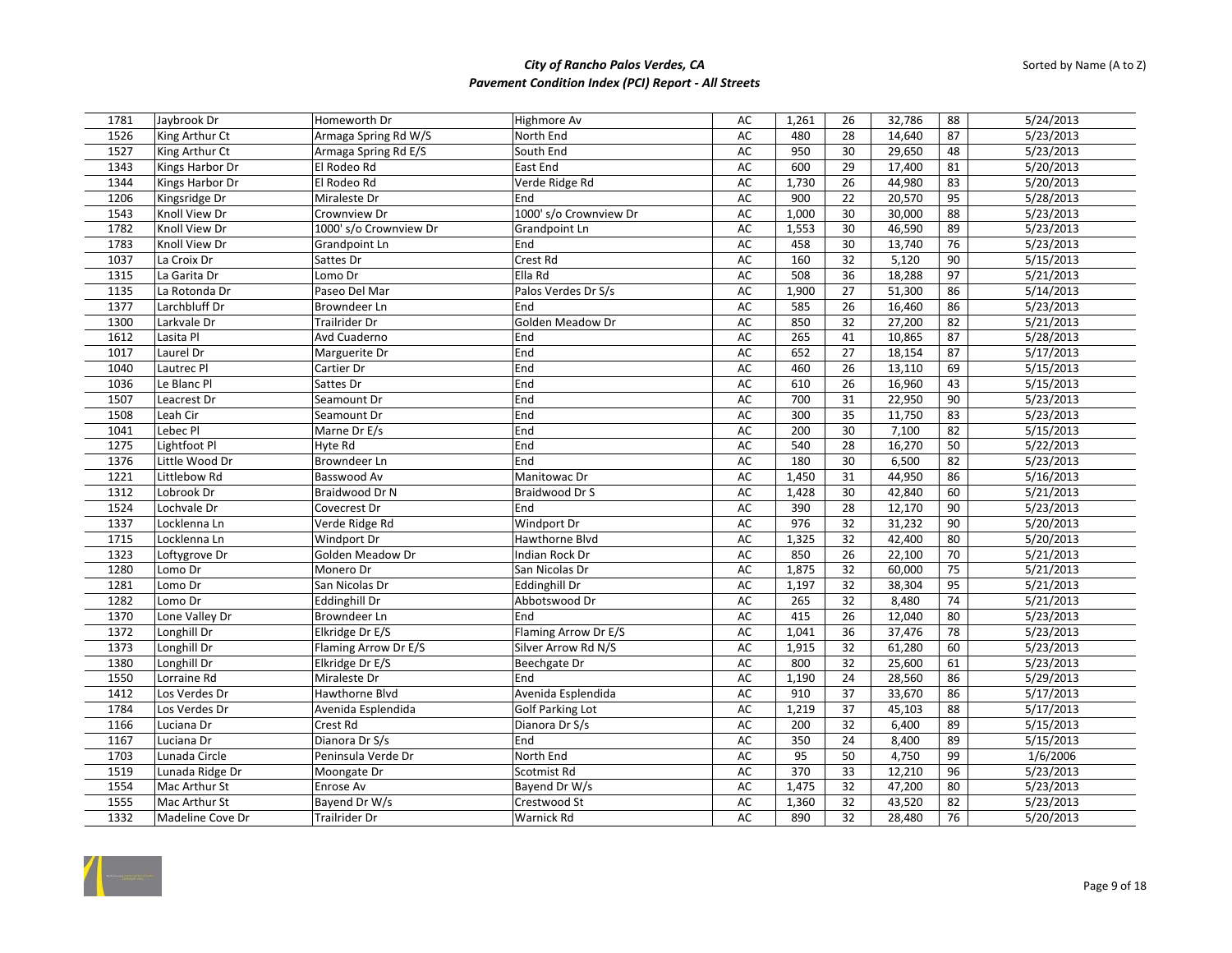| 1187         | Maine Rd        | Via Colinita                       | End                              | AC              | 215            | 20       | 4,300            | 88                    | 5/22/2013              |
|--------------|-----------------|------------------------------------|----------------------------------|-----------------|----------------|----------|------------------|-----------------------|------------------------|
| 1219         | Manitowac Dr    | Littlebow Rd                       | <b>Basswood Av</b>               | AC              | 1,420          | 32       | 45,440           | 69                    | 5/16/2013              |
| 1288         | Maplepark Dr    | Sprucegrove Dr                     | End                              | AC              | 705            | 28       | 20,890           | 86                    | 5/21/2013              |
| 1640         | Marguerite Dr   | Palos Verdes Dr                    | Laurel Dr                        | AC              | 1,592          | 34       | 54,128           | 91                    | 5/17/2013              |
| 1785         | Marguerite Dr   | Laurel Dr                          | End                              | AC              | 714            | 34       | 25,376           | 92                    | 5/17/2013              |
| 1027         | Marne Dr        | Vallon Dr S/s                      | End                              | AC              | 750            | 24       | 19,100           | 64                    | 5/15/2013              |
| 1028         | Marne Dr        | Vallon Dr S/s                      | Cartier Dr                       | AC              | 1,835          | 32       | 58,720           | 65                    | 5/15/2013              |
| 1533         | Martingale Dr   | <b>Bronco Dr</b>                   | End                              | AC              | 1,300          | 26       | 33,800           | 89                    | 5/23/2013              |
| 1034         | Matisse Dr      | Sattes Dr                          | Chartres Dr                      | AC              | 1,830          | 26       | 47,580           | 75                    | 5/15/2013              |
| 1324         | Maycroft Dr     | Indian Rock Dr                     | Golden Meadow Dr                 | AC              | 730            | 27       | 19,710           | 42                    | 5/21/2013              |
| 1220         | Mazur Dr        | Basswood Av                        | End                              | AC              | 600            | 29       | 18,550           | 56                    | 5/16/2013              |
| 1386         | Meadowdale Ln   | Crestridge Rd                      | End                              | AC              | 460            | 23       | 10,580           | 91                    | 5/13/2013              |
| 1525         | Meadowmist Dr   | Scotmist Dr                        | Armaga Spring Rd                 | AC              | 1,265          | 31       | 39,215           | 94                    | 5/23/2013              |
| 1634         | Mendon Dr       | Gunter Rd                          | End                              | AC              | 1,025          | 26       | 26,650           | 92                    | 5/24/2013              |
| 1254         | Menominee Pl    | South End                          | North End                        | AC              | 890            | 35       | 33,350           | 68                    | 5/22/2013              |
| 1659         | Mesaba Rd       | Hawthorne Blvd Frontage            | End                              | AC              | 375            | 26       | 10,900           | 84                    | 5/16/2013              |
| 1387         | Middlecrest Rd  | Crestridge Rd S/s                  | End                              | AC              | 1,850          | 20       | 37,000           | 92                    | 5/13/2013              |
| 1430         | Miraleste Dr    | Via Colinita                       | <b>City Limits</b>               | AC              | 1,165          | 64       | 74,560           | 67                    | 5/28/2013              |
| 1428         | Miraleste Dr Eb | Palos Verdes Dr                    | Via Bramante                     | AC              | 515            | 40       | 20,600           | 56                    | 5/22/2013              |
| 1429         | Miraleste Dr Eb | Via Bramante W/s                   | Via Siena                        | AC              | 1,954          | 30       | 58,620           | 42                    | 5/22/2013              |
| 1786         | Miraleste Dr Eb | Via Siena                          | Via Colnita                      | AC              | 634            | 30       | 19,020           | 44                    | 5/22/2013              |
| 1431         | Miraleste Dr Wb | Via Colinita                       | Nancy Rd                         | AC              | 1,916          | 30       | 57,480           | $\overline{36}$       | 5/22/2013              |
| 1733         | Miraleste Dr Wb | Nancy Rd                           | Palos Verdes Dr                  | AC              | 1,432          | 30       | 42,960           | 81                    | 5/22/2013              |
| 1657         | Miraleste Plaza | Palos Verdes Dr                    | Miraleste Dr                     | AC              | 300            | 65       | 19,500           | 87                    | 5/22/2013              |
| 1396         | Mistridge Dr    | Northbay Rd                        | Newstar Dr                       | AC              | 891            | 32       | 28,512           | 89                    | 5/15/2013              |
| 1787         | Mistridge Dr    | Newstar Dr                         | Scottwood Dr                     | AC              | 1,223          | 32       | 39,136           | 84                    | 5/15/2013              |
|              |                 | Alvarez Dr                         |                                  | AC              | 315            | 29       |                  | 96                    |                        |
| 1266         | Monero Dr       | Alvarez Dr                         | South End                        | AC              | 1,290          | 32       | 10,285           | $\overline{73}$       | 5/21/2013<br>5/21/2013 |
| 1267         | Monero Dr       |                                    | Granvia Altamira                 |                 |                | 31       | 41,280           |                       |                        |
| 1279         | Monero Dr       | Granvia Altamira<br>Silverspur Rd  | Amber Gate Dr<br>Basswood Av E/s | AC<br>AC        | 1,865          |          | 57,815           | 80<br>80              | 5/21/2013              |
| 1238<br>1239 | Montemalaga Dr  | Basswood Av                        |                                  | AC              | 1,350          | 21<br>21 | 28,350           | 57                    | 5/22/2013<br>5/22/2013 |
|              | Montemalaga Dr  |                                    | Grayslake Rd                     | <b>AC</b>       | 1,060          |          | 22,260           |                       |                        |
| 1750<br>1751 | Montemalaga Dr  | Grayslake Rd                       | City Limits                      | AC              | 1,737<br>1,737 | 21<br>21 | 36,477<br>36,477 | 72<br>63              | 5/22/2013              |
| 1752         | Montemalaga Dr  | <b>City Limits</b><br>Grayslake Rd | Grayslake Rd<br>Basswood Av      |                 |                |          |                  |                       | 5/22/2013              |
|              | Montemalaga Dr  |                                    |                                  | AC              | 1,018          | 21       | 21,378           | 80                    | 5/22/2013              |
| 1753         | Montemalaga Dr  | Basswood Av                        | Silverspur Rd<br>Beechham Dr     | <b>AC</b><br>AC | 1,363<br>720   | 21<br>32 | 28,623<br>23,040 | $\overline{75}$<br>87 | 5/22/2013              |
| 1597         | Montereina Dr   | Toscanini Dr                       |                                  |                 |                |          |                  |                       | 5/28/2013              |
| 1601         | Montereina Dr   | Toscanini Dr N/s                   | Avd Estudiante                   | AC              | 1,565          | 32       | 50,080           | 82                    | 5/28/2013              |
| 1613         | Montereina Dr   | Avd Estudiante<br>Quailhill Dr     | Avd Aprenda                      | AC              | 1,265          | 34       | 43,010           | 83                    | 5/29/2013              |
| 1518         | Moongate Dr     |                                    | Lunada Ridge Dr                  | AC              | 270            | 33       | 8.910            | 92                    | 5/23/2013              |
| 1523         | Moongate Dr     | Covecrest Dr                       | End                              | AC              | 300            | 31       | 10,550           | 87                    | 5/23/2013              |
| 1081         | Moonmist Dr     | Coveview Dr                        | End                              | AC              | 130            | 24       | 3,120            | 92                    | 5/13/2013              |
| 1398         | Moro Bay Dr     | Mistridge Dr N/S                   | End                              | AC              | 260            | 35       | 10,350           | 91                    | 5/15/2013              |
| 1225         | Mossbank Dr     | Basswood Av                        | End                              | AC              | 185            | 31       | 5,735            | 90                    | 5/16/2013              |
| 1250         | Mossbank Dr     | West End                           | Grayslake Rd W/s                 | <b>AC</b>       | 780            | 34       | 26,520           | 93                    | 5/22/2013              |
| 1251         | Mossbank Dr     | Grayslake Rd W/S                   | East End                         | AC              | 415            | 34       | 14,110           | 93                    | 5/22/2013              |
| 1586         | Mt Hood Ct      | Bloomwood Rd                       | End                              | AC              | 525            | 28       | 14,700           | 79                    | 5/28/2013              |

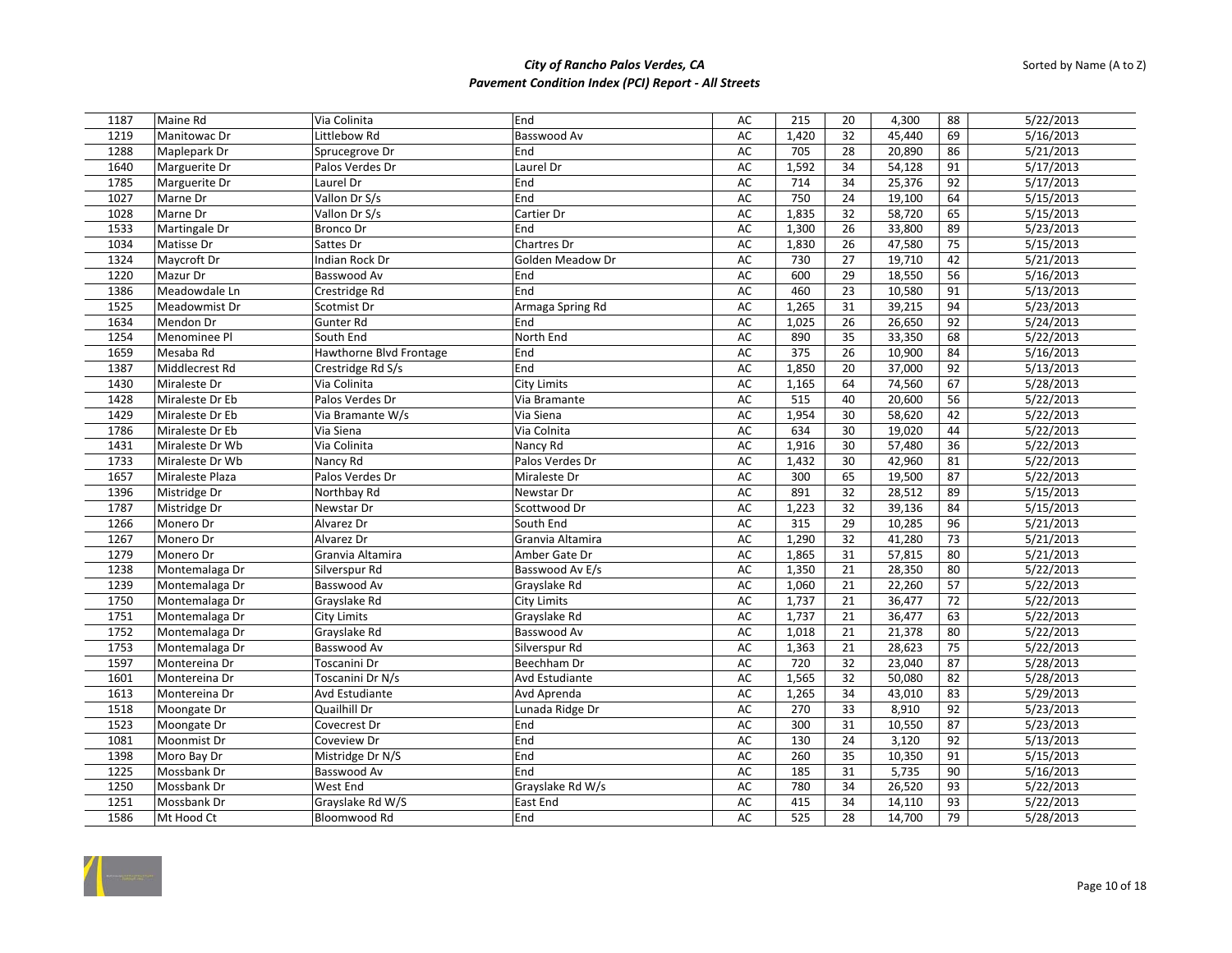| 1591         | Mt Langley Ct                      | Caddington Dr                 | End                               | AC              | 195          | 40              | 7,800           | 81              | 5/29/2013              |
|--------------|------------------------------------|-------------------------------|-----------------------------------|-----------------|--------------|-----------------|-----------------|-----------------|------------------------|
| 1592         | Mt Lassen Ln                       | Caddington Dr                 | End                               | AC              | 650          | 33              | 21,450          | 94              | 5/29/2013              |
| 1588         | Mt Palomar Pl                      | Toscanini Dr                  | Caddington Dr                     | AC              | 660          | 35              | 23,100          | 82              | 5/29/2013              |
| 1583         | Mt Rainer Rd                       | Mt Shasta Dr                  | Mt Rose Rd                        | AC              | 975          | 32              | 31,200          | 80              | 5/28/2013              |
| 1582         | Mt Rose Rd                         | Mt Rainer Rd                  | Bloomwood Rd                      | AC              | 765          | 32              | 24,480          | 78              | 5/28/2013              |
| 1584         | Mt Rushmore Rd                     | <b>Bloomwood Rd</b>           | Mt Rainer Rd                      | AC              | 690          | 32              | 22,080          | 83              | 5/28/2013              |
| 1590         | Mt Sawtooth Dr                     | Toscanini Dr                  | End                               | AC              | 825          | 32              | 26,400          | 85              | 5/29/2013              |
| 1580         | Mt Shasta Dr                       | 50'n/mt Rainer                | Bloomwood Rd                      | AC              | 900          | $\overline{36}$ | 32,400          | 81              | 5/28/2013              |
| 1585         | Mt Vancouver Ct                    | <b>Bloomwood Rd</b>           | End                               | AC              | 490          | 29              | 14,210          | $\overline{72}$ | 5/28/2013              |
| 1593         | Mt Whitney Wy                      | Toscanini Dr                  | End                               | AC              | 480          | 34              | 16,320          | 83              | 5/29/2013              |
| 1534         | <b>Mustang Rd</b>                  | <b>Bronco Dr</b>              | Surrey Ln N/S                     | AC              | 1,375        | 26              | 35,750          | 89              | 5/23/2013              |
| 1680         | Nancy Rd                           | Lorraine Rd                   | Miraleste Dr                      | AC              | 840          | 24              | 20,160          | 88              | 5/29/2013              |
| 1092         | Nantasket                          | <b>Beachview Dr</b>           | Seacove Dr                        | AC              | 665          | 36              | 23,940          | 96              | 5/20/2013              |
| 1173         | Narino Dr                          | Casilina Dr                   | End                               | AC              | 290          | $\overline{24}$ | 6,960           | 86              | 5/15/2013              |
| 1132         | <b>Nautilus Dr</b>                 | Palos Verdes Dr N/s           | End                               | AC              | 145          | 40              | 5,800           | 70              | 5/13/2013              |
| 1165         | Newridge Dr                        | Starline Dr                   | 3459 Newridge Dr                  | <b>AC</b>       | 590          | 25              | 14,750          | 79              | 5/15/2013              |
|              | Newridge Dr                        | 3459 Newridge Dr              |                                   | AC              | 656          | 32              | 20,992          | 88              | 5/15/2013              |
| 1654<br>1397 | Newstar Dr                         |                               | End<br>End                        | AC              | 165          | 37              | 7,355           |                 | 5/15/2013              |
| 1561         | Noble View Dr                      | Mistridge Dr N/s<br>Enrose Av | <b>Bayend Dr</b>                  | AC              | 1,400        | 32              | 44,800          | 92<br>86        | 5/24/2013              |
|              |                                    |                               | End                               |                 | 740          |                 |                 | 89              |                        |
| 1363         | Nokomis Rd                         | Deepbrook Dr                  |                                   | AC              | 835          | 28<br>32        | 21,870          | 91              | 5/22/2013              |
| 1400         | Northbay Rd                        | Mistridge Dr N/S              | Whitley Collins Dr N              | AC              | 260          |                 | 26,720          | 86              | 5/15/2013              |
| 1408         | Northbay Rd                        | Quailwood Dr                  | Whitley Collins Dr                | AC              |              | 32              | 8,320           | 97              | 5/15/2013              |
| 1651         | Nuvola Ct<br>Oaklon Dr             | Albero Ct                     | East End<br>End                   | AC              | 1,545<br>130 | 30<br>28        | 47,600          | 69              | 5/14/2013              |
| 1379         |                                    | Elkridge Dr                   |                                   | AC              |              |                 | 4,740           | 95              | 5/23/2013              |
| 1349<br>1068 | Ocean Crest Dr<br>Ocean Terrace Dr | Hawthorne Bl<br>Pacifica Dr   | Island View Dr<br><b>East End</b> | <b>AC</b><br>AC | 265<br>1,544 | 32<br>32        | 8,480<br>50,508 | 93              | 5/20/2013<br>5/24/2013 |
|              |                                    |                               |                                   |                 |              |                 |                 |                 |                        |
| 1735         | Ocean Terrace Dr                   | West End                      | Pacifica Dr                       | AC              | 1,787        | 32              | 58,284          | 94              | 5/24/2013              |
| 1078         | Oceanaire Dr                       | Amber Sky Dr W/s              | 50'W/Amber Sky                    | AC              | 500          | 25              | 12,500          | 91              | 5/13/2013              |
| 1079         | Oceanaire Dr                       | 500'W/Amber Sky               | End                               | AC              | 1,920        | 24              | 46,080          | 93              | 5/13/2013              |
| 1082         | Oceanaire Dr                       | Amber Sky Dr W/s              | Seacrest Dr E/s                   | AC              | 350          | 25              | 8,750           | 93              | 5/13/2013              |
| 1083         | Oceanaire Dr                       | Seacrest Dr E/s               | End                               | AC              | 635          | $\overline{20}$ | 12,700          | 91              | 5/13/2013              |
| 1153         | Oceangrove Dr                      | Hightide Dr                   | Vigilance Dr @ Gate               | AC              | 420          | 28              | 11,760          | 39              | 5/14/2013              |
| 1405         | Oceanport Rd                       | Scotwood Dr                   | End                               | <b>AC</b>       | 400          | $\overline{26}$ | 11,650          | 89              | 5/15/2013              |
| 1401         | Oceanridge Dr                      | Scotwood Dr                   | Northbay Rd                       | AC              | 1,515        | 33              | 49,995          | 90              | 5/15/2013              |
| 1364         | Oconto Ave                         | Warrior Dr                    | End                               | AC              | 217          | 35              | 8,845           | 79              | 5/23/2013              |
| 1070         | Pacifica Dr                        | Ocean Ter                     | End                               | AC              | 660          | 32              | 22,320          | 90              | 5/24/2013              |
| 1106         | Packet Rd                          | Palos Verdes Dr               | Seacove Dr                        | AC              | 1,065        | 24              | 25,560          | 90              | 5/14/2013              |
| 1138         | Palo Vista Dr                      | Seacliff Dr N/s               | End                               | AC              | 1,350        | 27              | 36,450          | 64              | 5/14/2013              |
| 1086         | Park Pl                            | Crenshaw Bl                   | End                               | <b>AC</b>       | 440          | $\overline{25}$ | 11,000          | 92              | 5/13/2013              |
| 1164         | Parkhurst Dr                       | <b>Starline Dr</b>            | End                               | AC              | 653          | 26              | 16,978          | 73              | 5/15/2013              |
| 1504         | Parklynn Dr                        | Doverredge Dr                 | End                               | AC              | 695          | 33              | 24,185          | 81              | 5/23/2013              |
| 1134         | Paseo Del Mar                      | Palos Verdes Dr S/s           | La Rotonda Dr S/s                 | AC              | 3,272        | $\overline{72}$ | 235,584         | 86              | 5/28/2013              |
| 1529         | Peacock Ridge Rd                   | Highridge Rd                  | End                               | AC              | 800          | 32              | 25,600          | 81              | 5/24/2013              |
| 1215         | Pembina Rd                         | Waupaca Rd                    | Eau Claire Dr                     | AC              | 590          | 27              | 15,930          | 78              | 5/16/2013              |
| 1646         | Peninsula Verde Dr                 | Western Av                    | Circle Verde Dr                   | AC              | 823          | 36              | 29,628          | 100             | 1/6/2006               |
| 1691         | Peninsula Verde Dr                 | Circle Verde W/s              | End                               | AC              | 685          | 34              | 23,290          | 99              | 1/6/2006               |

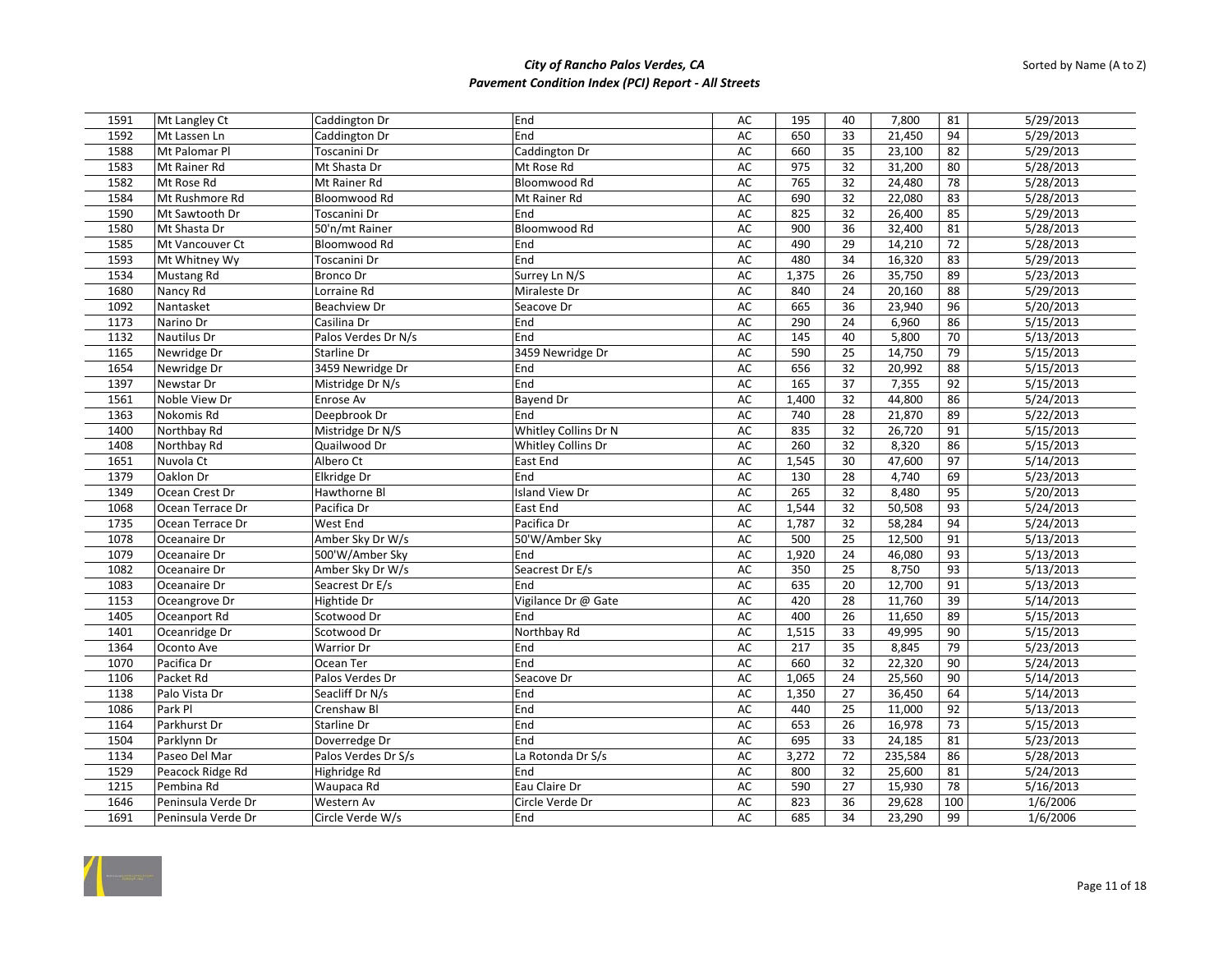| 1141 | Phantom Dr           | Pirate Dr                     | Heroic Dr                     | AC        | 1,620 | 32              | 51,840  | 80              | $\overline{5/14/2013}$ |
|------|----------------------|-------------------------------|-------------------------------|-----------|-------|-----------------|---------|-----------------|------------------------|
| 1696 | Picardie Rd          | Via Canada                    | Palos Verdes Dr               | AC        | 790   | 30              | 23,700  | 89              | 5/22/2013              |
| 1399 | Pinecastle Dr        | Mistridge Dr N/s              | End                           | AC        | 235   | 36              | 9,710   | 92              | 5/15/2013              |
| 1140 | Pirate Dr            | Forrestal Dr E/s              | Phantom Dr                    | AC        | 540   | 32              | 17,280  | 71              | 5/14/2013              |
| 1304 | Plainfield Dr        | Hazelridge Dr                 | 1000' s/o Hazelridge Dr       | AC        | 1,000 | 25              | 25,000  | 90              | 5/21/2013              |
| 1788 | Plainfield Dr        | 1000' s/o Hazelridge Dr       | Lomo Dr                       | <b>AC</b> | 1,175 | 25              | 29,375  | 84              | 5/21/2013              |
| 1609 | Pontevedra Dr        | Delasondre Dr N/s             | Avd Estudiante N/s            | <b>AC</b> | 575   | 32              | 18,400  | 84              | 5/28/2013              |
| 1610 | Pontevedra Dr        | Avd Estudiante N/s            | Avd Aprenda                   | AC        | 1,165 | $\overline{26}$ | 30,290  | 82              | 5/28/2013              |
| 1683 | Pontevedra Dr        | Delasonde Dr                  | Santa Rena Dr                 | <b>AC</b> | 830   | 32              | 26,560  | 80              | 5/28/2013              |
| 1345 | Posey Way            | Kings Harbor Dr               | End                           | AC        | 195   | 29              | 5,655   | 95              | 5/20/2013              |
| 1289 | Purpleridge Dr       | <b>Briarhurst Dr</b>          | Golden Meadow Dr              | AC        | 1,132 | 32              | 36,224  | 75              | 5/21/2013              |
| 1423 | <b>PVDE</b>          | Sunnyside Ridge Rd N          | 937' n/o Sunnyside Ridge Rd N | AC        | 4,120 | 32              | 131,840 | 63              | 5/23/2013              |
| 1424 | <b>PVDE</b>          | <b>Headland Dr</b>            | Sunnyside Ridge Rd N          | AC        | 1,975 | 32              | 63,200  | 60              | 5/23/2013              |
| 1425 | <b>PVDE</b>          | Roan Dr S/s                   | <b>Headland Dr</b>            | <b>AC</b> | 1,000 | 32              | 32,000  | 67              | 5/23/2013              |
| 1426 | <b>PVDE</b>          | Clevis Rd S/s                 | Coach Rd S/s                  | AC        | 1,255 | 32              | 40,160  | 74              | 5/23/2013              |
| 1427 | <b>PVDE</b>          | Colt Rd (Private)             | Clevis Rd S/s                 | AC        | 1,100 | 60              | 66,000  | 72              | 5/23/2013              |
| 1432 | <b>PVDE</b>          | Picardie Rd                   | Colt Rd (private)             | <b>AC</b> | 1,345 | 32              | 43,040  | 83              | 5/23/2013              |
| 1433 | <b>PVDE</b>          | Via Frascati N/s              | Miraleste Plaza               | AC        | 1,290 | 32              | 41,280  | 63              | 5/22/2013              |
| 1434 | <b>PVDE</b>          | Via Colinita N/s              | Via Frascati N/s              | AC        | 765   | 32              | 24,480  | 78              | 5/22/2013              |
| 1435 | <b>PVDE</b>          | Via Subida S/s                | Via Colinita N/s              | AC        | 1,235 | 32              | 39,520  | 82              | 5/22/2013              |
| 1436 | <b>PVDE</b>          | Diamonte Ln                   | Via Subida S/s                | AC        | 1,715 | 32              | 54,880  | 79              | 5/15/2013              |
| 1437 | <b>PVDE</b>          | Calle Aventura                | Diamonte Ln                   | AC        | 735   | 53              | 38,955  | 77              | 5/15/2013              |
| 1438 | <b>PVDE</b>          | Crest Rd                      | Calle Aventura                | AC        | 1,375 | 54              | 74,250  | 76              | 5/15/2013              |
| 1439 | <b>PVDE</b>          | Ganado Dr                     | Crest Rd                      | AC        | 2,000 | 54              | 108,000 | 79              | 5/15/2013              |
| 1440 | <b>PVDE</b>          | Ganado Dr                     | 1000' e/o Ganado Dr           | AC        | 1,000 | 34              | 34,000  | 75              | 5/14/2013              |
| 1441 | <b>PVDE</b>          | Look Out Point #1             | 1887' S/O Look Out Point      | AC        | 1,887 | 32              | 60,384  | $\overline{78}$ | 5/14/2013              |
| 1442 | <b>PVDE</b>          | 25th St                       | Look Out Point #1             | <b>AC</b> | 2,000 | 32              | 64,000  | 81              | 5/14/2013              |
| 1673 | <b>PVDE</b>          | Coach Rd S/s                  | Raon Dr S/s                   | AC        | 1,165 | 32              | 37,280  | 70              | 5/23/2013              |
| 1738 | <b>PVDE</b>          | 1887' S/O Look Out Point #1   | Look Out Point #2             | AC        | 1,887 | $\overline{32}$ | 60,384  | 79              | 5/14/2013              |
| 1740 | <b>PVDE</b>          | Picardie Rd                   | Miraleste Plaza               | AC        | 1,490 | 32              | 47,680  | $\overline{77}$ | 5/22/2013              |
| 1746 | <b>PVDE</b>          | 937' n/o Sunnyside Ridge Rd N | Horseshoe Ln                  | AC        | 1,571 | 32              | 50,272  | 65              | 5/23/2013              |
| 1747 | <b>PVDE</b>          | Horseshoe Ln                  | City Limits                   | AC        | 1,619 | 32              | 51,808  | 61              | 5/23/2013              |
| 1789 | <b>PVDE</b>          | 1000' e/o Ganado Dr           | Look Out Point #2             | AC        | 1,250 | 34              | 42,500  | 78              | 5/14/2013              |
| 1181 | <b>PVDE Frontage</b> | East End                      | Calle Adventura E/s           | AC        | 450   | 25              | 12,350  | 84              | 5/29/2013              |
| 1182 | <b>PVDE Frontage</b> | Calle Adventura E/s           | West End                      | <b>AC</b> | 415   | 25              | 11,475  | 84              | 5/29/2013              |
| 1448 | <b>PVDS</b>          | 300' E/Aqua Vista Dr          | Conqueror Dr W/s              | AC        | 1,150 | 34              | 39,100  | 95              | 5/14/2013              |
| 1453 | <b>PVDS</b>          | Crenshaw Bl W/s               | West End of Median            | AC        | 1,335 | 34              | 45,390  | 63              | 5/28/2013              |
| 1454 | <b>PVDS</b>          | Peppertree Dr W/s             | Cherry Hill Ln                | AC        | 1,787 | 34              | 60,758  | 62              | 5/14/2013              |
| 1455 | <b>PVDS</b>          | 100' E/Narcissa Dr            | Peppertree Dr W/s             | AC        | 1,385 | 34              | 47,090  | 58              | 5/14/2013              |
| 1739 | <b>PVDS</b>          | Cherry Hill Ln                | Burma Rd                      | AC        | 1,267 | 34              | 43,078  | 61              | 5/14/2013              |
| 1446 | <b>PVDS EB</b>       | Seacliff Dr W/s               | 25th St W/s                   | AC        | 1,625 | 14              | 22,750  | 93              | 5/14/2013              |
| 1447 | <b>PVDS EB</b>       | Seacliff Dr W/s               | 300' E/Aqua Vista Dr          | AC        | 1,000 | 30              | 30,000  | 91              | 5/14/2013              |
| 1451 | <b>PVDSEB</b>        | West End of Median            | Schooner Dr E/s               | AC        | 1,340 | 16              | 21,440  | 100             | 5/13/2013              |
| 1452 | <b>PVDS EB</b>       | Schooner Dr E/s               | Conqueror Dr W/s              | AC        | 1,780 | 16              | 28,480  | 95              | 5/13/2013              |
| 1457 | <b>PVDSEB</b>        | Wayfarers Chapel W/s          | 100' E/Narcissa Dr            | AC        | 1,820 | 24              | 43,680  | 82              | 5/14/2013              |
| 1459 | <b>PVDSEB</b>        | Seacove Dr W/s                | Wayfarers Chapel W/s          | AC        | 1,575 | 27              | 42,525  | 75              | 5/14/2013              |

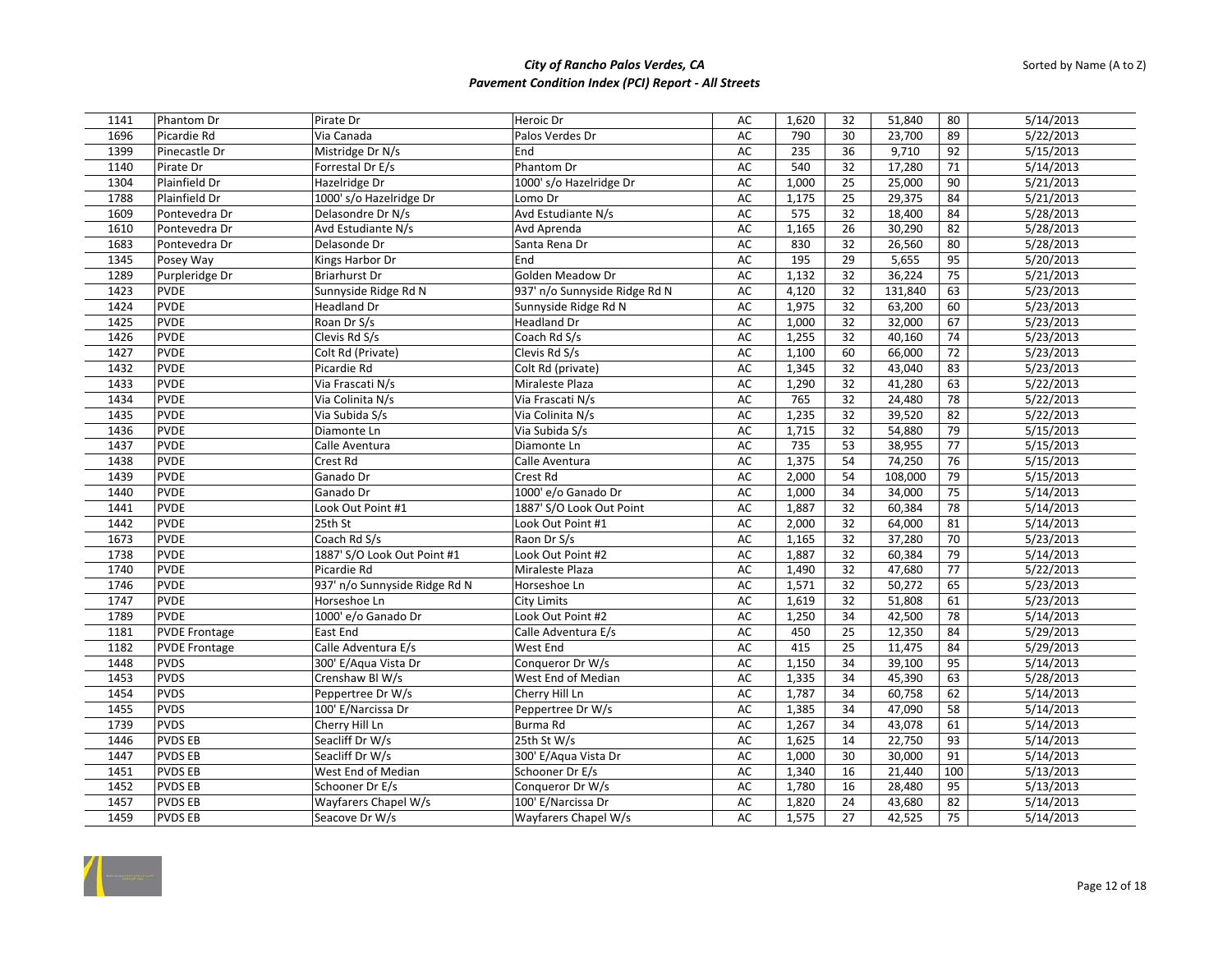| 1460 | <b>PVDS EB</b>       | Barkentine Rd E/s          | Seacove Dr W/s             | AC        | 1,085 | 56              | 60,760 | 77 | 5/14/2013 |
|------|----------------------|----------------------------|----------------------------|-----------|-------|-----------------|--------|----|-----------|
| 1462 | <b>PVDS EB</b>       | Seahill Dr W/s             | Barkentine Rd E/s          | AC        | 1,545 | 29              | 44,805 | 71 | 5/14/2013 |
| 1464 | <b>PVDS EB</b>       | Crestmont Ln W/s           | Seahill Dr W/s             | AC        | 1,670 | 27              | 45,090 | 93 | 5/13/2013 |
| 1466 | <b>PVDS EB</b>       | Station 0.89               | Crestmont Ln W/s           | AC        | 1,905 | 26              | 49,530 | 92 | 5/13/2013 |
| 1468 | <b>PVDS EB</b>       | Coast Guard Station        | Station 0.89               | AC        | 1,580 | 26              | 41,080 | 93 | 5/14/2013 |
| 1119 | <b>PVDS Frontage</b> | Conqueror Dr W/s           | Schooner Dr E/s            | <b>AC</b> | 1,655 | 25              | 41,375 | 79 | 5/28/2013 |
| 1121 | <b>PVDS Frontage</b> | Conqueror Dr W/s           | Schooner Dr E/s            | AC        | 1,655 | $\overline{25}$ | 41,375 | 93 | 5/13/2013 |
| 1445 | <b>PVDS WB</b>       | 25th St                    | Seacliff Dr W/s            | AC        | 1,625 | 16              | 26,000 | 87 | 5/14/2013 |
| 1449 | <b>PVDS WB</b>       | Conqueror Dr W/s           | Schooner Dr E/s            | AC        | 1,785 | 16              | 28,560 | 95 | 5/13/2013 |
| 1450 | <b>PVDS WB</b>       | Schooner Dr E/s            | West End of Median         | AC        | 1,340 | 16              | 21,440 | 94 | 5/13/2013 |
| 1456 | <b>PVDS WB</b>       | 100' E/Narcissa Dr         | Wayfarers Chapel W/s       | AC        | 1,820 | 28              | 50,960 | 80 | 5/14/2013 |
| 1458 | <b>PVDS WB</b>       | Wayfarers Chapel W/s       | Seacove Dr W/s             | AC        | 1,575 | 34              | 53,550 | 89 | 5/14/2013 |
| 1461 | <b>PVDS WB</b>       | Seacove Dr W/s             | <b>Barkentine Rd</b>       | AC        | 1,071 | 34              | 36,414 | 84 | 5/14/2013 |
| 1463 | <b>PVDS WB</b>       | Seahill Dr W/s             | Crestmont Ln W/s           | AC        | 1,670 | 31              | 51,770 | 92 | 5/14/2013 |
| 1465 | PVDS WB              | Crestmont Ln W/s           | Station 0.89               | AC        | 1,094 | 36              | 39,384 | 84 | 5/14/2013 |
| 1467 | <b>PVDS WB</b>       | Station 0.89               | <b>Coast Guard Station</b> | AC        | 1,580 | 36              | 56,880 | 79 | 5/13/2013 |
| 1790 | <b>PVDS WB</b>       | Barkentine Rd              | Seahill Dr                 | AC        | 1,459 | 34              | 49,606 | 84 | 5/14/2013 |
| 1120 | Pvds/frontage        | Schooner Dr w/s            | End                        | AC        | 1,290 | 25              | 32,250 | 95 | 5/13/2013 |
| 1131 | Pvds/frontage        | Conqueror Dr E/s           | <b>Nautilus DR</b>         | AC        | 335   | 27              | 9,045  | 88 | 5/13/2013 |
| 1105 | Pvds\frontage        | Barkentine Rd              | St Peter's Church          | AC        | 525   | 22              | 11,550 | 78 | 5/14/2013 |
| 1110 | Pvds\frontage        | Barkentine Rd E/s          | End                        | AC        | 165   | 22              | 3,630  | 83 | 5/14/2013 |
| 1469 | <b>PVDW NB</b>       | <b>Coast Guard Station</b> | 400' S/Golden Cove         | AC        | 1,300 | 34              | 44,200 | 90 | 5/14/2013 |
| 1471 | <b>PVDW NB</b>       | 400' S/Golden Cove         | Hawthorne Bl N/s           | <b>AC</b> | 1,480 | 38              | 56,240 | 89 | 5/14/2013 |
| 1473 | <b>PVDW NB</b>       | Hawthorne Bl N/s           | 1881' N/O Hawthorne        | AC        | 1,881 | 36              | 67,716 | 96 | 5/13/2013 |
| 1474 | <b>PVDW NB</b>       | Berry Hill Dr S/s          | <b>City Limits</b>         | AC        | 1,645 | 37              | 60,865 | 95 | 5/13/2013 |
| 1737 | <b>PVDW NB</b>       | 1881' N/O Hawthorne Bl     | Berry Hill Dr              | AC        | 1,881 | 36              | 67,716 | 95 | 5/13/2013 |
| 1470 | <b>PVDWSB</b>        | 400' S/Golden Cove         | <b>Coast Guard Station</b> | AC        | 1,300 | 28              | 36,400 | 80 | 5/13/2013 |
| 1472 | <b>PVDWSB</b>        | Hawthorne Bl               | 400' S/Golden Cove         | AC        | 1,480 | 27              | 39,960 | 85 | 5/13/2013 |
| 1475 | <b>PVDW SB</b>       | <b>City Limits</b>         | Berry Hill Dr S/s          | AC        | 1,645 | 25              | 41,125 | 94 | 5/13/2013 |
| 1476 | <b>PVDW SB</b>       | Berry Hill Dr S/s          | 1659' S/O Berry Hill Dr    | AC        | 1,695 | 26              | 44,070 | 94 | 5/13/2013 |
| 1736 | <b>PVDWSB</b>        | 1659' S/O Berry Hill Dr    | Hawthorne Blvd             | AC        | 1,659 | 26              | 43,134 | 95 | 5/13/2013 |
| 1517 | Quailhill Dr         | Armaga Spring Rd           | End                        | AC        | 900   | 32              | 29,950 | 92 | 5/23/2013 |
| 1407 | Quailwood Dr         | 225' E of Stonecrest Rd    | Scotwood Dr                | AC        | 1,385 | 33              | 45,705 | 87 | 5/15/2013 |
| 1528 | Queenridge Dr        | Meadowmist Dr              | End                        | AC        | 280   | 33              | 10,390 | 94 | 5/23/2013 |
| 1276 | Ravenspur Dr         | Hawthorne Bl               | Hawthorne Bl               | <b>AC</b> | 1,260 | 41              | 51,660 | 89 | 5/24/2013 |
| 1616 | Redondela Dr         | Western Ave                | Alvesta Pl                 | AC        | 591   | 33              | 19,503 | 86 | 5/24/2013 |
| 1619 | Redondela Dr         | Eldena Dr W/s              | End                        | AC        | 347   | 28              | 9,716  | 83 | 5/24/2013 |
| 1791 | Redondela Dr         | Alvesta Pl                 | Eldena Dr                  | AC        | 1,630 | 33              | 53,790 | 85 | 5/24/2013 |
| 1038 | Rhone Dr             | Cartier Dr S/s             | End                        | AC        | 1,300 | 26              | 34,950 | 89 | 5/15/2013 |
| 1039 | Rhone Dr             | Cartier Dr N/s             | Hawthorne Bl               | AC        | 745   | 32              | 23,840 | 82 | 5/15/2013 |
| 1278 | Ridgegate Dr         | Highridge Rd W/s           | Ridgecove Ct               | AC        | 1,007 | 36              | 36,252 | 84 | 5/24/2013 |
| 1714 | Ridgegate Dr         | Ridgecove Ct               | Hawthorne Blvd             | AC        | 1,550 | 36              | 55,800 | 83 | 5/24/2013 |
| 1269 | Rio Linda Dr         | Centuria Dr                | East End                   | AC        | 170   | 30              | 6,200  | 95 | 5/21/2013 |
| 1270 | Rio Linda Dr         | Centuria Dr                | West End                   | AC        | 475   | 32              | 16,300 | 96 | 5/21/2013 |
| 1536 | Roan Dr              | Palos Verdes Dr            | End                        | AC        | 540   | 22              | 11,880 | 53 | 1/6/2006  |
| 1388 | Robinview Ln         | Middlecrest Rd             | End                        | AC        | 262   | 24              | 6,288  | 87 | 5/13/2013 |

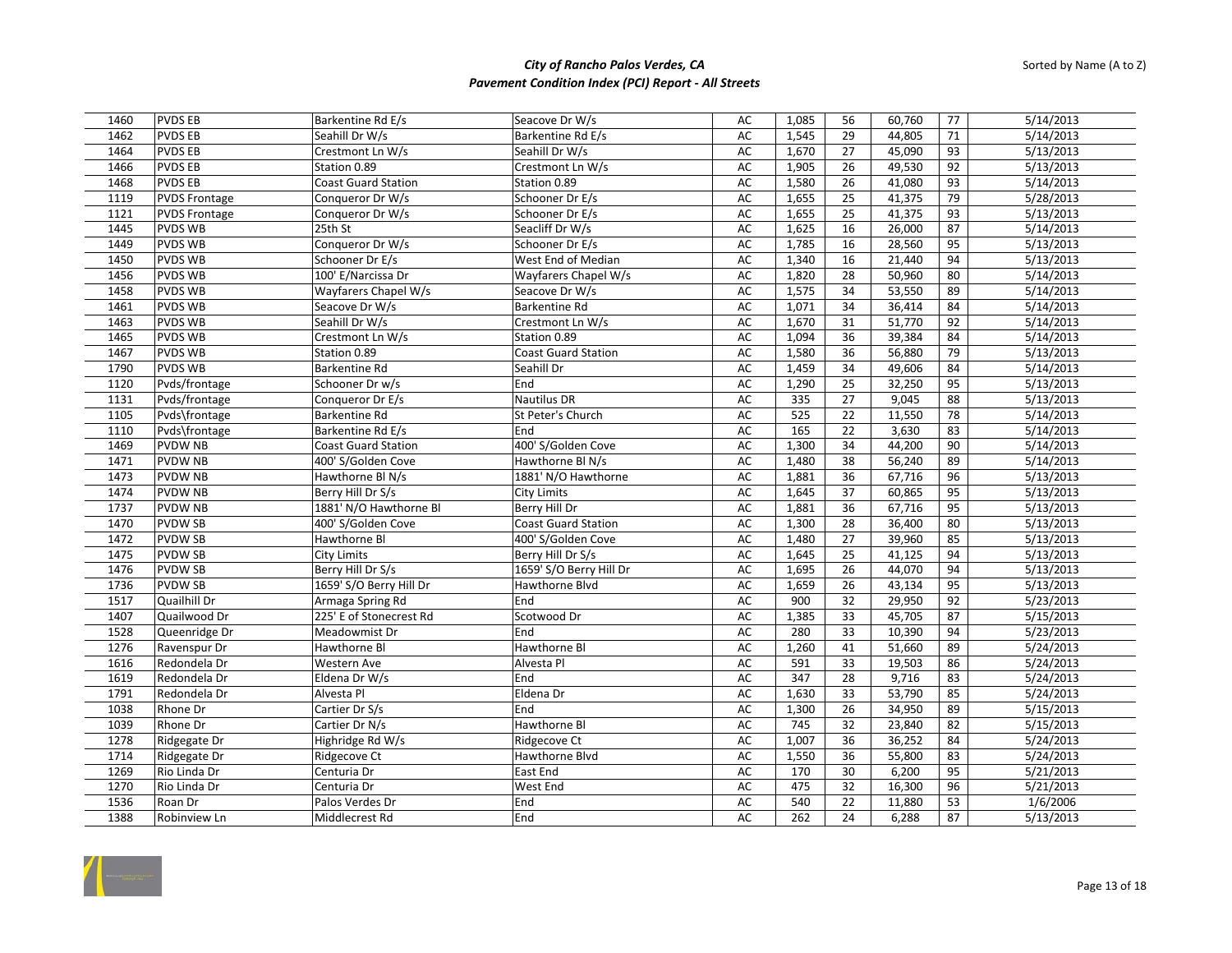| 1665 | <b>Rock Park Dr</b> | Kings Harbor Dr      | End                    | AC        | 105   | 26              | 2,730  | 86              | 5/20/2013 |
|------|---------------------|----------------------|------------------------|-----------|-------|-----------------|--------|-----------------|-----------|
| 1360 | Rockhurst Rd        | Rockvalley Rd        | End                    | AC        | 230   | 28              | 7,590  | 92              | 5/22/2013 |
| 1596 | Rockinghorse Dr     | Toscanini Dr         | End                    | AC        | 675   | 35              | 23,625 | 79              | 5/28/2013 |
| 1357 | Rockvalley Rd       | Deepbrook Dr W/s     | End                    | AC        | 585   | 29              | 18,215 | 92              | 5/22/2013 |
| 1358 | Rockvalley Rd       | Deepbrook Dr W/s     | Hawkhurst Dr E/s       | AC        | 690   | 33              | 22,770 | 90              | 5/22/2013 |
| 1636 | Ronsard Rd          | Mendon Dr            | Enrose Av              | AC        | 735   | 26              | 19,110 | 89              | 5/24/2013 |
| 1296 | Rothrock Dr         | Eddinghill Dr        | <b>Trailrider Dr</b>   | AC        | 1,900 | $\overline{27}$ | 51,300 | $\overline{72}$ | 5/21/2013 |
| 1001 | Rue Beaupre         | Palos Verdes Dr      | <b>Rue Langlois</b>    | <b>AC</b> | 185   | 42              | 7,770  | 88              | 5/17/2013 |
| 1008 | Rue De La Pierre    | Via Rivera           | South End              | AC        | 1,370 | 32              | 44,990 | 88              | 5/20/2013 |
| 1647 | Rue De La Pierre    | Via Rivera           | <b>Rue Langlois</b>    | AC        | 1,170 | 32              | 37,440 | 89              | 5/20/2013 |
| 1010 | <b>Rue Godbout</b>  | Via Rivera           | Via Victoria           | AC        | 375   | 32              | 12,000 | 84              | 5/17/2013 |
| 1004 | Rue La Fleur        | Rue De La Pierre     | Via Borica             | AC        | 868   | 32              | 27,776 | $\overline{73}$ | 5/20/2013 |
| 1002 | <b>Rue Langlois</b> | Rue Beaupre          | South End              | AC        | 735   | 26              | 20,260 | 82              | 5/20/2013 |
| 1003 | <b>Rue Langlois</b> | <b>Rue Beaupre</b>   | <b>Rue Valois</b>      | AC        | 1,155 | 32              | 36,960 | 79              | 5/20/2013 |
| 1698 | Rue Langlois        | <b>Rue Valois</b>    | Rue De La Pierre       | AC        | 775   | 32              | 24,800 | 94              | 5/20/2013 |
| 1202 | Rue Le Charlene     | Chandeleur Dr W/s    | West End               | AC        | 975   | 30              | 30,350 | 73              | 5/28/2013 |
| 1203 | Rue Le Charlene     | Chandeleur Dr W/s    | East End               | AC        | 735   | 30              | 23,150 | 65              | 5/28/2013 |
| 1014 | <b>Rue Valois</b>   | <b>Rue Langlois</b>  | 1000' s/o Rue Langlois | AC        | 1,000 | 27              | 27,000 | $77$            | 5/20/2013 |
| 1792 | <b>Rue Valois</b>   | 1000' Rue Langlois   | Via Rivera             | AC        | 1,283 | 27              | 34,641 | 84              | 5/20/2013 |
| 1074 | Sam Clemente Dr     | Santa Barbara Dr S/s | Santa Catalina Dr      | AC        | 735   | 30              | 22,050 | 78              | 5/15/2013 |
| 1075 | San Clemente Dr     | Santa Catalina Pl    | End                    | AC        | 235   | 30              | 8,200  | 95              | 5/15/2013 |
| 1307 | San Nicolas Dr      | Monero Dr            | 1000' s/o Monero Dr    | AC        | 1,000 | 26              | 26,000 | 90              | 5/21/2013 |
| 1793 | San Nicolas Dr      | 1000' s/o Monero Dr  | Lomo Dr                | AC        | 1,362 | 26              | 35,412 | $\overline{73}$ | 5/21/2013 |
| 1794 | San Nicolas Dr      | Lomo Dr              | Hawthorne Blvd         | AC        | 188   | 26              | 4,888  | 81              | 5/21/2013 |
| 1175 | San Ramon Dr        | Palos Verdes Dr      | End                    | AC        | 1,095 | 26              | 28,470 | 87              | 5/15/2013 |
| 1248 | Sandbrook Dr        | Via Sonoma N/s       | End                    | AC        | 485   | 31              | 16,135 | 42              | 5/22/2013 |
| 1099 | Sandy Point Ct      | Seahill Dr           | End                    | <b>AC</b> | 540   | $\overline{29}$ | 16,810 | 83              | 5/20/2013 |
| 1076 | Santa Barbara Dr    | San Catalina Dr      | Whitley Collins Dr     | AC        | 986   | 30              | 29,580 | 92              | 5/15/2013 |
| 1795 | Santa Barbara Dr    | Whitley Collins Dr   | San Clemente Dr        | AC        | 986   | 30              | 29,580 | 91              | 5/15/2013 |
| 1073 | Santa Catalina Dr   | West End             | San Clemente Dt W/s    | AC        | 1,525 | 30              | 46,900 | 91              | 5/15/2013 |
| 1180 | Santa Luna Dr       | Vista Mesa Dr        | End                    | AC        | 550   | 22              | 13,250 | 86              | 5/29/2013 |
| 1605 | Santa Rena Dr       | Pontevedra Dr        | Montereina Dr E/s      | AC        | 635   | 26              | 16,510 | 80              | 5/28/2013 |
| 1606 | Santa Rena Dr       | Montereina Dr W/s    | End                    | AC        | 1,160 | $\overline{26}$ | 30,160 | 84              | 5/28/2013 |
| 1314 | Santona Dr          | Lomo Dr              | End                    | AC        | 640   | 26              | 17,790 | 96              | 5/21/2013 |
| 1031 | Sattes Dr           | Cachen Pl            | Le Blanc Pl            | <b>AC</b> | 1,262 | 32              | 40,384 | 52              | 5/15/2013 |
| 1796 | Sattes Dr           | Le Blanc Pl          | End                    | AC        | 766   | 32              | 24,512 | 78              | 5/15/2013 |
| 1115 | Schooner Dr         | Palos Verdes Dr N/s  | <b>Exultant Dr</b>     | AC        | 575   | 32              | 18,400 | 89              | 5/13/2013 |
| 1125 | Schooner Dr         | Dauntless Dr         | End                    | AAC       | 295   | 30              | 8,850  | 95              | 5/13/2013 |
| 1652 | Schooner Dr         | <b>Exultant Dt</b>   | Dauntless DR S/s       | AC        | 555   | 32              | 17,760 | 89              | 5/13/2013 |
| 1306 | Scotgrove Dr        | Lomo Dr              | End                    | AC        | 260   | 37              | 10,720 | 97              | 5/21/2013 |
| 1520 | Scotmist Rd         | Lunada Ridge Dr      | Covecrest Dr           | AC        | 1,245 | 27              | 33,615 | 89              | 5/23/2013 |
| 1506 | Scotsview Dr        | Seabryn Dr           | End                    | AC        | 300   | 29              | 9,950  | $\overline{75}$ | 5/23/2013 |
| 1395 | Scotwood Dr         | Whitley Collins Dr N | Mistridge Dr W/s       | AC        | 1,171 | 32              | 37,472 | 83              | 5/15/2013 |
| 1404 | Scotwood Dr         | Whitley Collins Dr S | <b>City Limits</b>     | AC        | 1,097 | 37              | 40,589 | 91              | 5/15/2013 |
| 1827 | Sea Breeze Av       | Sea Terrace Av       | End                    | AC        | 725   | 37              | 26,825 | 100             | 1/1/1980  |
| 1828 | Sea Breeze Av       | Sea Terrace Av       | End                    | AC        | 1,319 | 37              | 48,803 | 97              | 5/29/2013 |

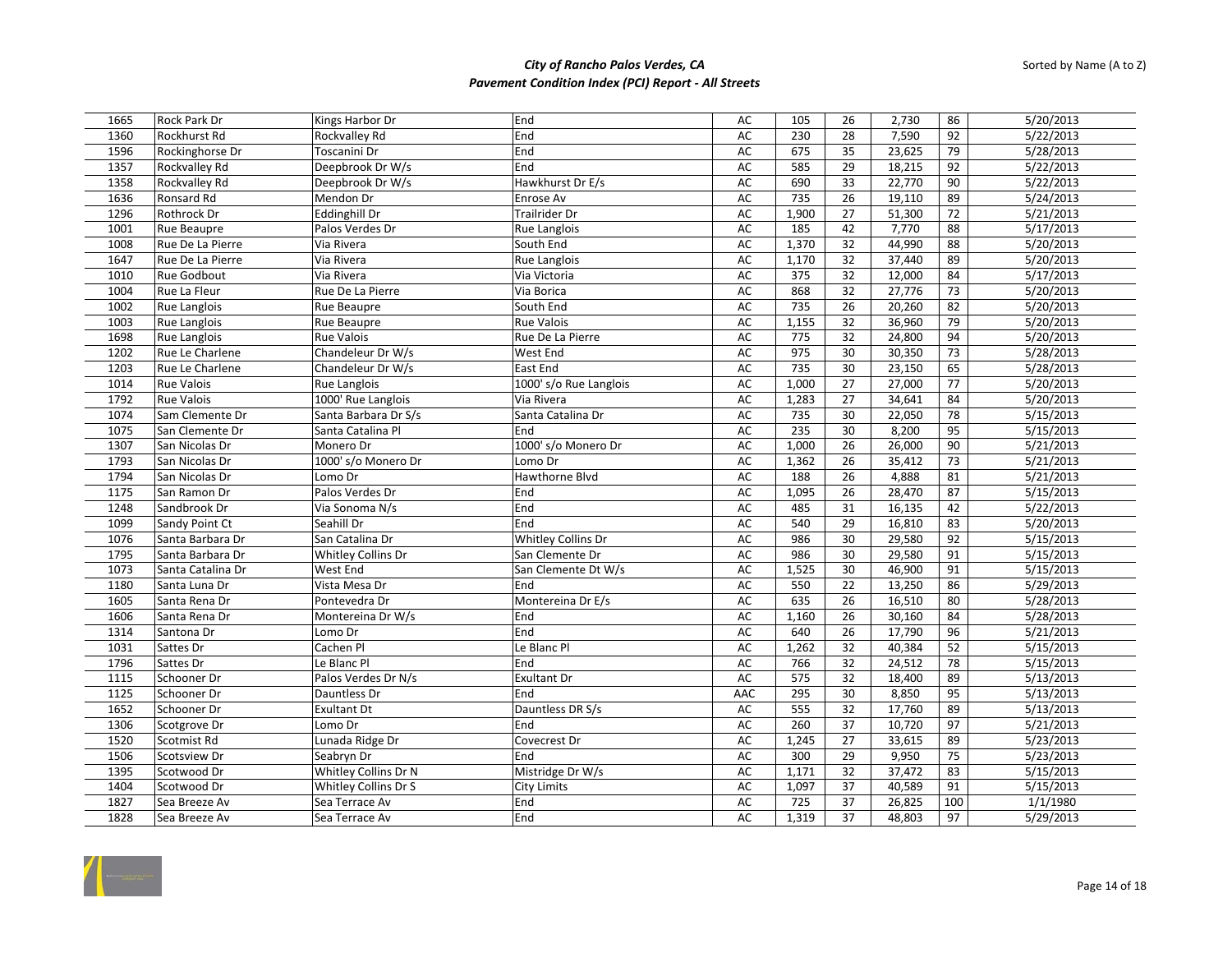| 1144 | Sea Raven Dr           | Pirate Dr             | 1000' s/o Pirate Dr   | AC        | 1,000 | 32              | 32,000 | 73              | 5/14/2013 |
|------|------------------------|-----------------------|-----------------------|-----------|-------|-----------------|--------|-----------------|-----------|
| 1797 | Sea Raven Dr           | 1000' s/o Pirate Dr   | Heroic Dr             | AC        | 1,005 | 32              | 32,160 | 78              | 5/14/2013 |
| 1069 | Sea Ridge Cir          | Ocean Ter S/s         | End                   | AC        | 340   | 32              | 12,080 | 81              | 5/24/2013 |
| 1825 | Sea Terrace Ave        | Crest Rd              | Seabreeze Av          | AC        | 235   | 45              | 10,575 | 97              | 5/29/2013 |
| 1826 | Sea Terrace Ave        | Seabreeze Av          | Seaview Av            | AC        | 400   | 37              | 14,800 | 97              | 5/29/2013 |
| 1829 | Sea View Av            | End                   | End                   | AC        | 1,570 | 37              | 60,290 | 97              | 5/29/2013 |
| 1505 | Seabryn Dr             | Doverridge Dr         | End                   | AC        | 615   | 29              | 19,085 | 55              | 5/23/2013 |
| 1151 | Seaclaire Dr           | Floweridge Dr W/s     | End                   | AC        | 1,069 | $\overline{32}$ | 34,208 | $\overline{77}$ | 5/14/2013 |
| 1136 | Seacliff Dr            | Palos Verdes Dr N/s   | Palo Vista Dr S/s     | AC        | 230   | 27              | 6,210  | $\overline{75}$ | 5/14/2013 |
| 1137 | Seacliff Dr            | Palo Vista Dr S/s     | End                   | AC        | 465   | 27              | 12,555 | 73              | 5/14/2013 |
| 1093 | Seacove Dr             | Nantasket Dr          | Coast Site Dr         | AC        | 1,400 | 36              | 50,400 | 87              | 5/20/2013 |
| 1107 | Seacove Dr             | Berkentine            | Palos Verdes Dr       | AC        | 900   | 36              | 32,400 | 85              | 5/14/2013 |
| 1107 | Seacove Dr             | Berkentine            | Palos Verdes Dr       | AC        | 900   | 36              | 32,400 | 85              | 5/14/2013 |
| 1713 | Seacove Dr             | West End              | Berkentine            | AC        | 900   | 36              | 32,400 | 97              | 5/14/2013 |
| 1085 | Seacrest Dr            | Oceanaire Dr          | Crenshaw Bl           | AC        | 185   | 26              | 4,810  | 89              | 5/13/2013 |
| 1824 | Seaglen Dr             | Flowerridge Dr        | End                   | AC        | 1,773 | 35              | 63,205 | $\overline{73}$ | 5/29/2013 |
| 1096 | Seahill Dr             | Beachview Dr          | Vista Pacifica Dr     | AC        | 135   | 36              | 4,860  | 89              | 5/20/2013 |
| 1098 | Seahill Dr             | Beachview Dr          | Palos Verdes Dr       | AC        | 590   | 56              | 33,040 | 82              | 5/20/2013 |
| 1100 | Sealpoint Ct           | Seahill Dr            | End                   | AC        | 155   | 36              | 6,730  | 93              | 5/20/2013 |
| 1677 | Seamount Dr            | 675' E/O Hawthorne Bl | Covecrest Dr          | AC        | 1,110 | 33              | 36,630 | 70              | 5/23/2013 |
| 1384 | Seashell Way           | Beechgate Dr          | End                   | AC        | 155   | 31              | 4,805  | 56              | 5/29/2013 |
| 1402 | Seaside Heights Dr     | Scotwood Dr           | Oceanridge Dr         | AC        | 1,150 | 32              | 36,800 | 89              | 5/15/2013 |
| 1338 | Seaspray Dr            | Locklenna Ln          | End                   | AC        | 150   | 39              | 6,950  | 97              | 5/20/2013 |
| 1091 | Seawolf Dr             | Palos Verdes Dr       | <b>Beachview Dr</b>   | AC        | 502   | 56              | 28,112 | 90              | 5/20/2013 |
| 1348 | Shadow Wood Dr         | <b>Elkmont Dr</b>     | End                   | AC        | 1,150 | 26              | 30,450 | 81              | 5/16/2013 |
| 1509 | Shire Oaks Dr          | 1065' S/O Seamount Dr | Covecrest Dr W/S      | AC        | 1,187 | 33              | 39,171 | 82              | 5/23/2013 |
| 1230 | Shoreview Dr           | Basswood Av           | End                   | AC        | 735   | 29              | 22,465 | 34              | 5/16/2013 |
| 1211 | Shorewood Rd           | Hawthorne Bl          | <b>Basswood Av</b>    | AC        | 1,360 | 32              | 43,520 | 70              | 5/16/2013 |
| 1231 | Shorewood Rd           | Littlebow Rd          | Indian Peak Rd        | AC        | 1,305 | 26              | 33,930 | 53              | 5/16/2013 |
| 1668 | Silver Arrow Rd        | Silverspur Rd         | <b>Warrior Dr</b>     | AC        | 1,718 | 31              | 53,258 | 87              | 5/22/2013 |
| 1729 | Silver Arrow Rd        | Warrior Dr            | <b>Blackhorse Dr</b>  | AC        | 1,463 | 31              | 45,353 | 89              | 5/22/2013 |
| 1352 | Silvermoon Ln          | Diamond Head Ln       | End                   | AC        | 630   | 25              | 17,000 | 86              | 5/22/2013 |
| 1223 | Silverspur Rd          | Elkmont               | <b>City Limits</b>    | AC        | 61    | $\overline{27}$ | 1,647  | 71              | 5/16/2013 |
| 1227 | Silverspur Rd Frontage | Ironwood St           | End                   | AC        | 1,236 | 27              | 33,372 | 51              | 5/22/2013 |
| 1499 | Silverspur Rd Nb       | <b>Baseball Field</b> | <b>Elkmont Dr</b>     | AC        | 1,305 | 26              | 33,930 | 74              | 5/16/2013 |
| 1675 | Silverspur Rd Nb       | 300' N of Hawthorne   | Basswood Ave S/s      | AC        | 615   | 28              | 17,220 | 76              | 5/16/2013 |
| 1798 | Silverspur Rd Nb       | Basswood Av           | <b>Baseball Field</b> | AC        | 936   | 26              | 24,336 | $\overline{77}$ | 5/16/2013 |
| 1801 | Silverspur Rd Nb       | City Limits           | Silver Arrow Dr       | AC        | 1,558 | 26              | 40,508 | 82              | 5/23/2013 |
| 1498 | Silverspur Rd Sb       | Basswood Av S/s       | 300' N of Hawthorne   | <b>AC</b> | 615   | 28              | 17,220 | 55              | 5/16/2013 |
| 1676 | Silverspur Rd Sb       | <b>Elkmont Dr</b>     | <b>Baseball Field</b> | AC        | 1,305 | 26              | 33,930 | 70              | 5/16/2013 |
| 1799 | Silverspur Rd Sb       | <b>Baseball Field</b> | Basewood Ave          | AC        | 940   | 26              | 24,440 | 69              | 5/16/2013 |
| 1800 | Silverspur Rd Sb       | Silver Arrow Dr       | <b>City Limits</b>    | AC        | 1,572 | 26              | 40,872 | 81              | 5/23/2013 |
| 1531 | Sol Vista Ln           | Sunnywise Ridge Rd    | End                   | AC        | 310   | 26              | 8,060  | 68              | 5/23/2013 |
| 1638 | Sparta Dr              | Enrose Av             | Atford Dr             | AC        | 178   | 32              | 5,696  | 92              | 5/24/2013 |
| 1699 | Sparta Dr              | Atford Dr             | End                   | AC        | 1,580 | 26              | 41,080 | 90              | 5/24/2013 |
| 1256 | Springcreek Rd         | Groveoak Pl           | Mossbank Dr           | AC        | 643   | 26              | 16,718 | 86              | 5/22/2013 |

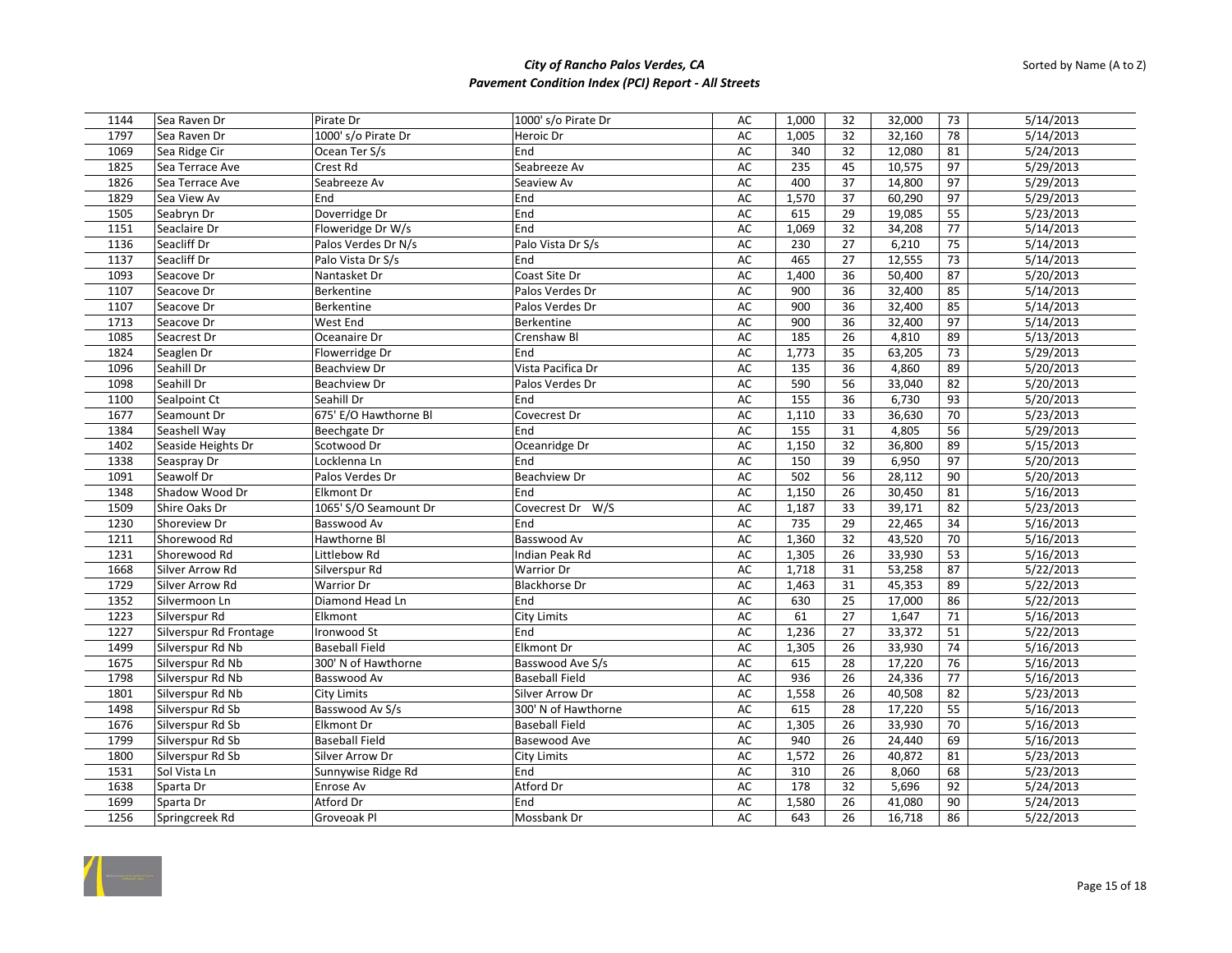| 1257 | Springcreek Rd       | Mossbank Dr             | Flambeau Rd             | AC        | 1,680 | 26              | 43,680 | 81              | 5/22/2013 |
|------|----------------------|-------------------------|-------------------------|-----------|-------|-----------------|--------|-----------------|-----------|
| 1287 | Spruce Grove Dr      | Grovespring Dr          | Purpleridge Dr          | AC        | 680   | 26              | 17,680 | 88              | 5/21/2013 |
| 1503 | Stadia Hill Ln       | Doverridge Dr           | End                     | AC        | 700   | 31              | 22,950 | 91              | 5/23/2013 |
| 1127 | Stalwart Dr          | <b>Exultant Dt</b>      | Schooner Dr             | AC        | 1,234 | 27              | 33,318 | 92              | 5/13/2013 |
| 1129 | Stalwart Dr          | Dauntless Dr            | Schooner Dr W/s         | AC        | 876   | 27              | 23,652 | 90              | 5/13/2013 |
| 1162 | Starline Dr          | Crest Rd N/s            | Newridge Dr N/s         | AC        | 1,145 | 31              | 35,495 | 79              | 5/15/2013 |
| 1163 | Starline Dr          | Newridge Dr N/s         | End                     | AC        | 1,175 | 22              | 25,850 | $\overline{78}$ | 5/15/2013 |
| 1328 | Starstone Dr         | Geronimo Dr             | Golden Meadow Dr        | <b>AC</b> | 1,220 | $\overline{26}$ | 31,720 | 92              | 5/21/2013 |
| 1599 | Stokowski Dr         | Beecham Dr              | End                     | <b>AC</b> | 140   | 39              | 5,460  | 82              | 5/28/2013 |
| 1406 | Stonecrest Rd        | Scotwood Dr             | <b>City Limits</b>      | AC        | 925   | 32              | 29,600 | 91              | 5/15/2013 |
| 1409 | Stonecrest Rd        | Scotmist Dr S/s         | Sunmist Dr              | <b>AC</b> | 775   | 32              | 24,800 | 80              | 5/15/2013 |
| 1205 | Suana Dr             | Miraleste Dr            | End                     | AC        | 465   | 32              | 15,980 | 82              | 5/28/2013 |
| 1551 | Summerland St        | Enrose Av W/s           | East End                | AC        | 1,830 | 32              | 58,560 | 85              | 5/23/2013 |
| 1393 | Sunmist Dr           | Whitley Collins Dr E    | Whitecliff Dr S/s       | AC        | 1,166 | 33              | 38,478 | 93              | 5/15/2013 |
| 1410 | Sunmist Dr           | West End                | East End                | AC        | 895   | 35              | 31,325 | $\overline{74}$ | 5/15/2013 |
| 1374 | Sunny Point Pl       | Longhill Dr             | End                     | AC        | 400   | 28              | 12,450 | 87              | 5/23/2013 |
| 1530 | Sunnyside Ridge Rd   | Palos Verdes Dr         | Sol Vista Ln            | <b>AC</b> | 1,479 | 32              | 47,328 | 79              | 5/23/2013 |
| 1742 | Sunnyside Ridge Rd   | Sol Vista Ln            | End                     | AC        | 1,550 | 32              | 49,600 | 79              | 5/23/2013 |
| 1177 | Tarapaca Rd          | Calle Adventura         | End                     | AC        | 900   | 25              | 23,650 | 84              | 5/29/2013 |
| 1113 | Tarragon Rd          | <b>Barkentine Rd</b>    | End                     | AC        | 560   | 32              | 17,920 | 80              | 5/14/2013 |
| 1624 | Tarraso Dr           | Avd Feliciano           | Redondela Dr            | AC        | 545   | 26              | 14,170 | 88              | 5/24/2013 |
| 1587 | Toscanini Dr         | Western Av              | Mt Whitney              | AC        | 1,013 | 37              | 37,481 | 85              | 5/28/2013 |
| 1594 | Toscanini Dr         | Western Av              | Montereina Dr E/s       | AC        | 750   | 33              | 24,750 | 84              | 5/28/2013 |
| 1595 | Toscanini Dr         | Montereina Dr E/s       | End                     | AC        | 765   | 26              | 19,890 | 81              | 5/28/2013 |
| 1802 | Toscanini Dr         | Mt Whitney              | Mt Shasta Dr            | AC        | 1,110 | 37              | 41,070 | 84              | 5/28/2013 |
| 1297 | Trailrider Dr        | Abbotswood Dr           | Cedarbluff Dr           | AC        | 250   | 32              | 8,000  | 96              | 5/21/2013 |
| 1298 | Trailrider Dr        | Amber Gate Dr           | Golden Meadow Dr        | AC        | 880   | 32              | 28,160 | 84              | 5/21/2013 |
| 1331 | <b>Trailrider Dr</b> | Abbotswood Dr           | El Rodeo Rd             | AC        | 500   | 32              | 16,000 | 79              | 5/20/2013 |
| 1661 | Trailrider Dr        | <b>Eddinghill Dr</b>    | Amber Gate Dr           | AC        | 250   | $\overline{32}$ | 8,000  | 86              | 5/21/2013 |
| 1694 | Trailrider Dr        | <b>Eddinghill Dr</b>    | Rothrock Dr             | <b>AC</b> | 1,803 | $\overline{32}$ | 57,696 | 95              | 5/21/2013 |
| 1803 | Trailrider Dr        | Rothrock Dr             | Cedarbluff Dr           | AC        | 295   | 32              | 9,440  | 96              | 5/21/2013 |
| 1693 | Tramonto Dr          | Palos Verdes Dr S       | Nuvola Ct               | <b>AC</b> | 515   | 30              | 15,450 | 93              | 5/14/2013 |
| 1565 | Trotwood Av          | Macarthur St            | Trudie Dr               | AC        | 230   | $\overline{26}$ | 5,980  | 88              | 5/24/2013 |
| 1697 | Trotwood Av          | Fairhill Dr S/s         | End                     | AC        | 230   | 26              | 5,980  | 83              | 5/24/2013 |
| 1568 | <b>Trudie Dr</b>     | Western Av              | Highmore Av E/s         | <b>AC</b> | 300   | 32              | 9,600  | 87              | 5/24/2013 |
| 1569 | Trudie Dr            | Trotwood Ave            | Bayend Dr               | AC        | 1,001 | 32              | 32,032 | 93              | 5/24/2013 |
| 1570 | Trudie Dr            | Jaybrook Dr E/s         | End                     | AC        | 370   | 33              | 12,210 | 92              | 5/24/2013 |
| 1804 | <b>Trudie Dr</b>     | Bayend Dr               | Highmore Ave            | <b>AC</b> | 1,173 | 32              | 37,536 | 91              | 5/24/2013 |
| 1560 | Upland St            | Noble View Dr           | Noble View Dr           | AC        | 953   | 32              | 30,496 | 81              | 5/24/2013 |
| 1576 | <b>Upland St</b>     | Crestwood St N/s        | Bayend E/s              | AC        | 765   | 34              | 26,010 | 83              | 5/24/2013 |
| 1823 | Valleta Dr           | Delasonde Dr            | Pontevedra Dr           | AC        | 978   | 30              | 29,340 | 69              | 5/29/2013 |
| 1087 | Valley View Rd       | Crenshaw Bl             | End                     | AC        | 1,262 | 25              | 31,550 | 92              | 5/13/2013 |
| 1023 | Vallon Dr            | Hawthorne Bl            | Via La Cresta           | AC        | 202   | 31              | 6,262  | 75              | 5/14/2013 |
| 1026 | Vallon Dr            | Hawthorne Bl            | Marne Dr                | AC        | 400   | 32              | 12,800 | 86              | 5/15/2013 |
| 1805 | Vallon Dr            | Via La Cresta           | 1249' w/o Via La Cresta | AC        | 1,249 | 31              | 38,719 | 77              | 5/14/2013 |
| 1806 | Vallon Dr            | 1249' w/o Via La Cresta | Via La Cresta Rd        | AC        | 1,000 | 31              | 31,000 | 75              | 5/14/2013 |

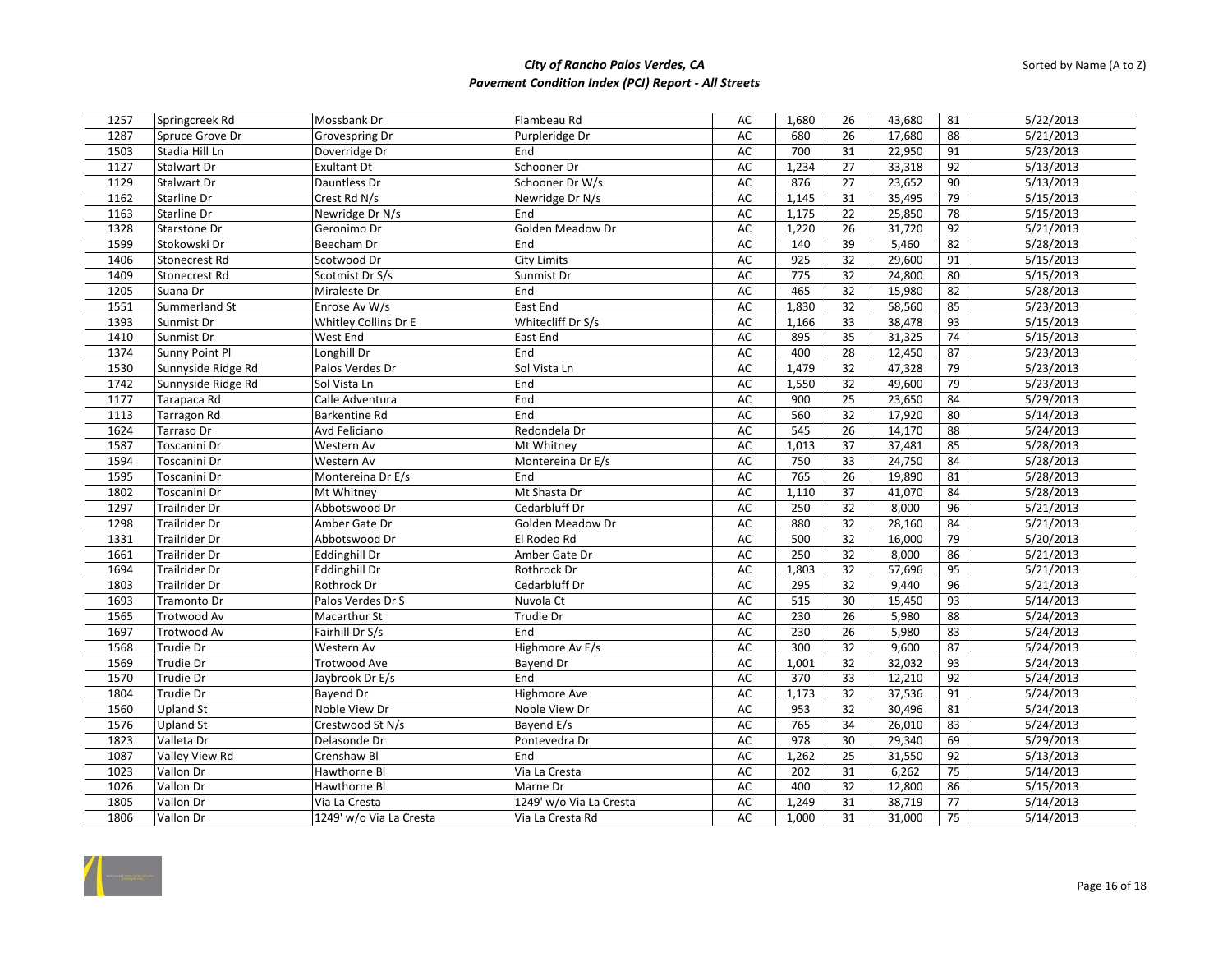| 1116 | Valor Pl           | Dauntless Dr          | End                  | AAC       | 250   | 24              | 6,000               | 95 | 5/13/2013 |
|------|--------------------|-----------------------|----------------------|-----------|-------|-----------------|---------------------|----|-----------|
| 1600 | Van Karajan Dr     | Montereina Dr         | End                  | AC        | 990   | 32              | 31,680              | 81 | 5/28/2013 |
| 1607 | Velez Dr           | Santa Rena Dr         | Montereina Dr W/s    | AC        | 795   | 26              | 20,670              | 79 | 5/28/2013 |
| 1608 | Velez Dr           | Montereina Dr E/s     | Pontevedra Dr        | AC        | 683   | 26              | 17,758              | 76 | 5/28/2013 |
| 1347 | Verde Ridge Rd     | Hawthorne Bl          | Locklenna Ln         | AC        | 1,835 | 32              | 58,720              | 76 | 5/20/2013 |
| 1667 | Verde Ridge Rd     | Locklenna Ln          | West End             | AC        | 1,500 | 32              | 49,150              | 69 | 5/20/2013 |
| 1102 | Via Baron          | Via Palacio Dr        | End                  | <b>AC</b> | 460   | $\overline{26}$ | 13,110              | 95 | 5/20/2013 |
| 1103 | Via Baron          | Via Palacio Dr        | End                  | AC        | 400   | 26              | 11,550              | 95 | 5/20/2013 |
| 1007 | Via Borica         | Via Rivera            | 1000' n/o Via Rivera | AC        | 1,000 | 32              | 32,000              | 79 | 5/17/2013 |
| 1807 | Via Borica         | 1000' n/o Via Rivera  | End                  | AC        | 1,228 | 32              | 39,296              | 83 | 5/17/2013 |
| 1199 | Via Bramante       | Via Bramante Pz       | Miraleste Dr         | AC        | 240   | 20              | 4,800               | 87 | 5/28/2013 |
| 1197 | Via Bramante Plaza | Via Lorenzo           | Via Lorenzo          | AC        | 400   | 25              | 10,000              | 93 | 5/28/2013 |
| 1016 | Via Cambron        | Berry Hill Dr         | End                  | AC        | 815   | 27              | 22,555              | 69 | 5/17/2013 |
| 1544 | Via Canada         | Palos Verdes Dr       | Picardie N/s         | AC        | 1,260 | 26              | 32,760              | 89 | 5/22/2013 |
| 1545 | Via Canada         | Picardie Rd N/s       | Via Canada           | AC        | 1,700 | 24              | 40,800              | 88 | 5/22/2013 |
| 1546 | Via Canada         | Via Canada House 6612 | End                  | AC        | 775   | 30              | 23,250              | 90 | 5/22/2013 |
| 1185 | Via Ciega          | Via Colinita          | End                  | AC        | 200   | 26              | 5,200               | 90 | 5/22/2013 |
| 1189 | Via Colinita       | Miraleste Dr          | Beauvais Rd S/s      | AC        | 1,535 | 25              | 38,375              | 89 | 5/22/2013 |
| 1190 | Via Colinita       | Beauvais Rd S/s       | Via Ciega N/s        | AC        | 1,675 | 25              | 41,875              | 88 | 5/22/2013 |
| 1191 | Via Colinita       | Via Ciega N/s         | Palos Verdes Dr      | AC        | 1,635 | 26              | 42,510              | 86 | 5/22/2013 |
| 1689 | Via Collado        | Via Cambron           | End                  | AC        | 125   | 36              | 4,700               | 85 | 5/17/2013 |
| 1678 | Via Costa Verde    | 50'e/via Porto Grand  | End                  | AC        | 1,245 | 30              | 38,470              | 92 | 5/23/2013 |
| 1548 | Via De Anzar       | Via Canada            | El Tosoro Pl         | AC        | 1,165 | 24              | 27,960              | 89 | 5/22/2013 |
| 1022 | Via Del Mar        | Via Rivera            | End                  | AC        | 585   | 28              | 17,530              | 80 | 5/17/2013 |
| 1194 | Via Del Plaza      | Miraleste Plaza       | Via Bramante Pz      | AC        | 315   | 20              | 6,300               | 85 | 5/28/2013 |
| 1192 | Via Frascati       | Palos Verdes Dr       | Palos Verdes Dr      | <b>AC</b> | 820   | 20              | 16,400              | 80 | 5/22/2013 |
| 1024 | Via La Cresta      | Vallon Dr             | 1041' w/o Vallon Dr  | AC        | 1,041 | 36              | $\overline{37,476}$ | 77 | 5/14/2013 |
| 1025 | Via La Cresta      | Vallon Dr E/s         | End                  | AC        | 255   | 28              | 8,390               | 80 | 5/14/2013 |
| 1643 | Via La Cresta      | Vallon Dr             | West End             | AC        | 964   | 28              | 28,242              | 84 | 5/14/2013 |
| 1808 | Via La Cresta      | 1041' w/o Vallon Dr   | Vallon Dr            | AC        | 1,000 | 36              | 36,000              | 83 | 5/14/2013 |
| 1188 | Via La Paloma      | Via Colinita          | End                  | AC        | 650   | 20              | 13,000              | 86 | 5/22/2013 |
| 1695 | Via La Rocca       | Via Costa Verde       | End                  | AC        | 280   | 31              | 9,880               | 95 | 5/23/2013 |
| 1018 | Via Lorado         | Palos Verdes Dr       | Via Maria Celeste N  | AC        | 780   | 32              | 24,960              | 90 | 5/17/2013 |
| 1019 | Via Lorado         | Via Maria Celeste N   | Via Victoria         | AC        | 625   | 32              | 20,000              | 91 | 5/17/2013 |
| 1196 | Via Lorenzo        | Via Siena             | Via Bramante         | AC        | 1,100 | 25              | 27,500              | 90 | 5/28/2013 |
| 1705 | Via Malona         | 50'w/via Porto Grand  | End                  | AC        | 1,003 | 30              | 31,240              | 85 | 5/23/2013 |
| 1020 | Via Maria Celeste  | Via Lorado            | End                  | AC        | 235   | 36              | 8,710               | 85 | 5/17/2013 |
| 1101 | Via Palacio        | Seacove Dr            | End                  | AC        | 325   | 32              | 10,400              | 88 | 5/20/2013 |
| 1702 | Via Pergola        | Via Costa Verde       | End                  | AC        | 270   | 34              | 10,280              | 93 | 5/23/2013 |
| 1704 | Via Porto Grande   | 120's/armaga Springs  | End                  | AC        | 700   | 30              | 21,000              | 86 | 5/23/2013 |
| 1005 | Via Rivera         | Rue La Fluer          | Rue De La Pierre     | AC        | 890   | 32              | 28,480              | 70 | 5/17/2013 |
| 1006 | Via Rivera         | Rue La Fluer          | Via Borica           | AC        | 670   | 32              | 21,440              | 78 | 5/17/2013 |
| 1009 | Via Rivera         | Rue Godbout           | North End            | AC        | 415   | 32              | 13,280              | 84 | 5/17/2013 |
| 1013 | Via Rivera         | Rue De La Pierre      | <b>Rue Valois</b>    | AC        | 1,425 | 32              | 45,600              | 62 | 5/17/2013 |
| 1021 | Via Rivera         | Rue Valois            | Hawthorne Bl         | AC        | 665   | 33              | 21,945              | 61 | 5/17/2013 |
| 1809 | Via Rivera         | Via Borica            | 1000' n/o Via Borica | AC        | 1.000 | 32              | 32,000              | 84 | 5/17/2013 |